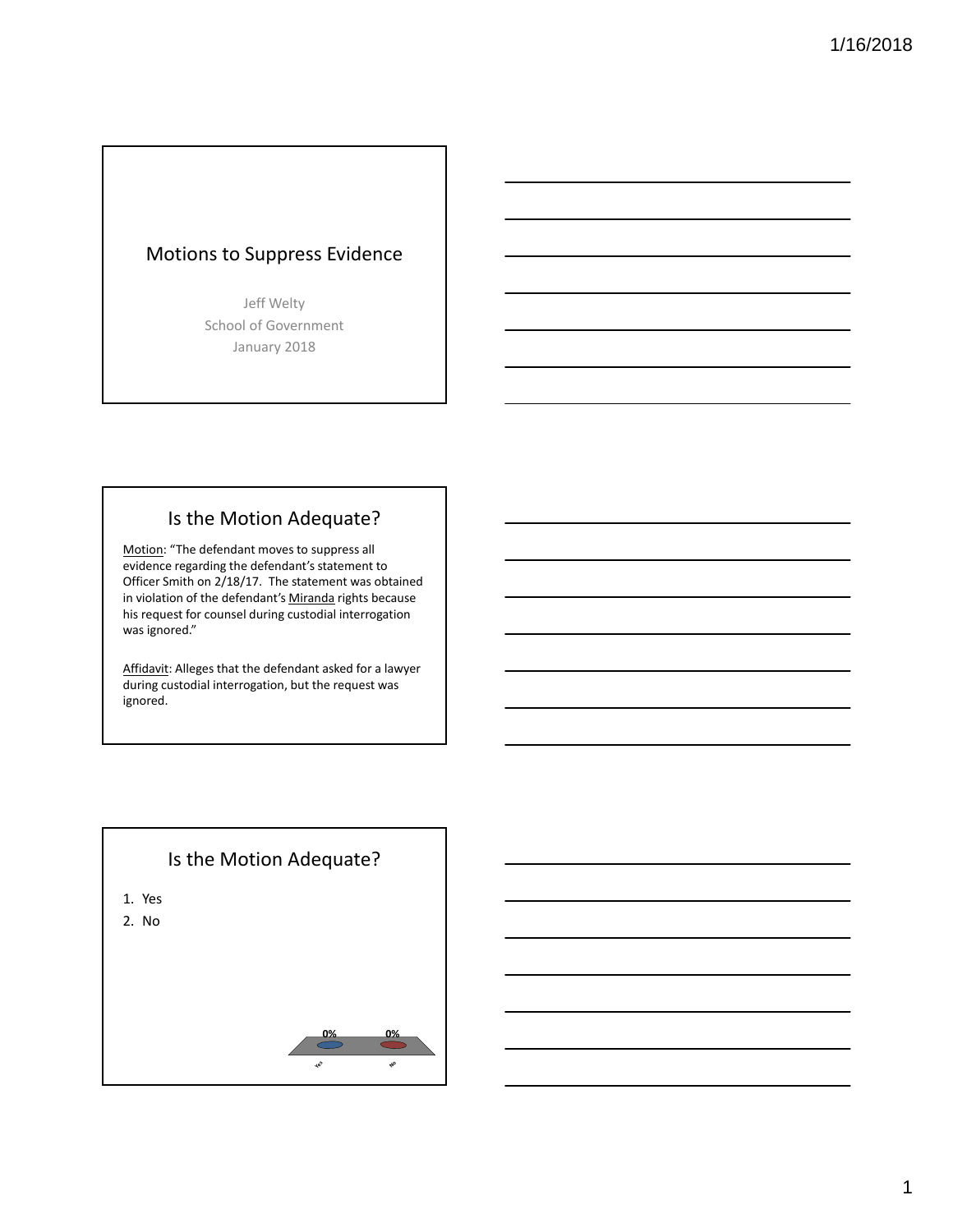## Is the Motion Adequate?

As grounds for this Motion, the Defendant shows the Court the following:

- 
- 1. On July 5, 2009, the Defendant was charged with Driving While Impaired.<br>2. The Defendant was stopped at an improperly administered checking station.<br>3. Therefore, the charging officer lacked reasonable suspicion to init
- 4. Furthermore, the charging officer lacked probable cause to charge a traffic violation and/or arrest the defendant.



# Is the Motion Timely?

**Yes**

**No**

**0% 0%**

In a murder case, the State produces all required discovery material to the defendant at least three months before trial. The morning that trial is to begin, the defendant files a motion to suppress an eyewitness identification, together with an affidavit from counsel asserting that the identification procedure was unduly suggestive.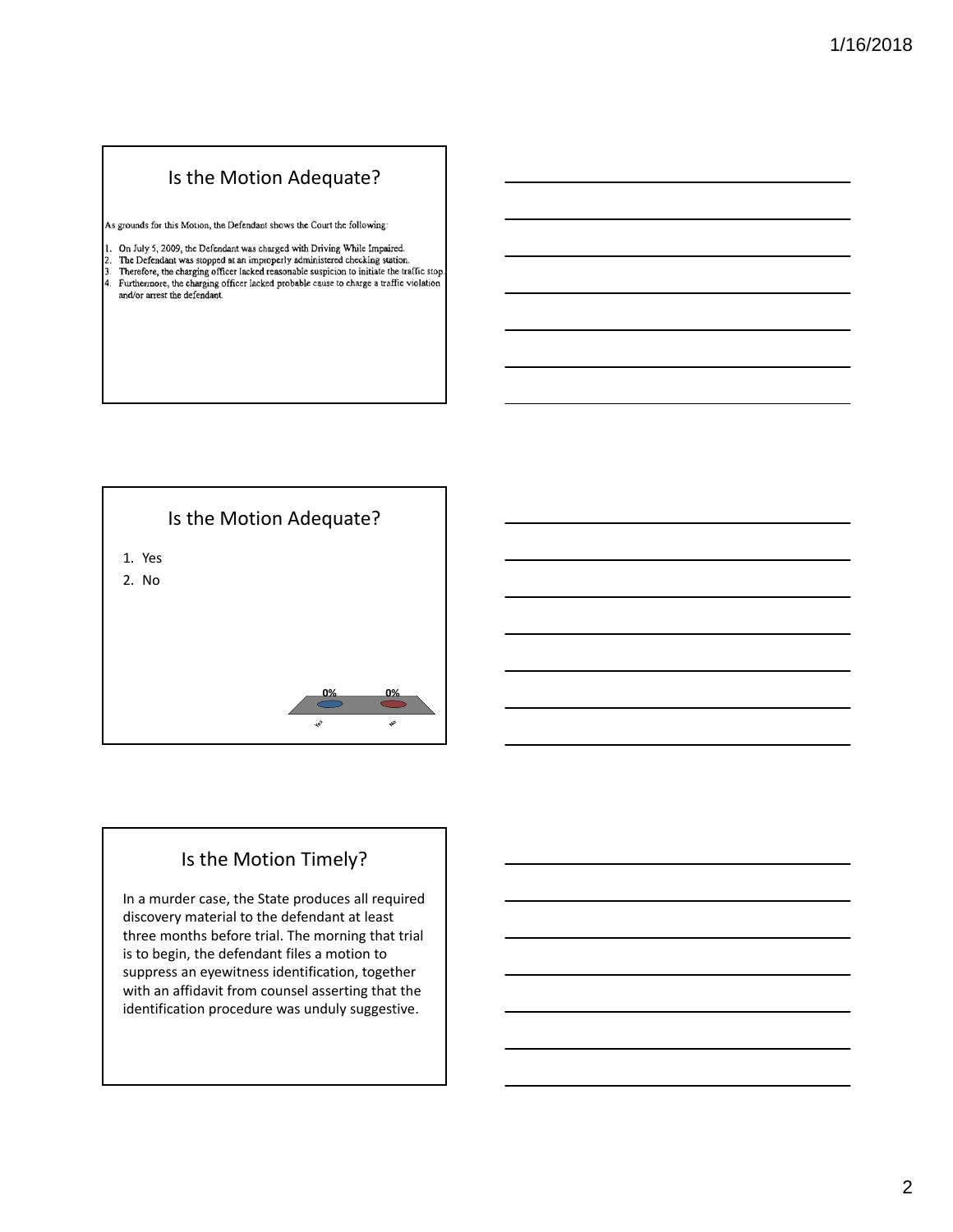



# Is the Motion Timely?

Two months before trial, the State provides the defendant with voluminous discovery, including evidence that the defendant confessed, and with a notice of intent to introduce evidence of the confession. A week before trial, the defendant files a motion arguing that the confession was obtained in violation of Miranda.

# Is the Motion Timely?

- 1. Yes
- 2. No

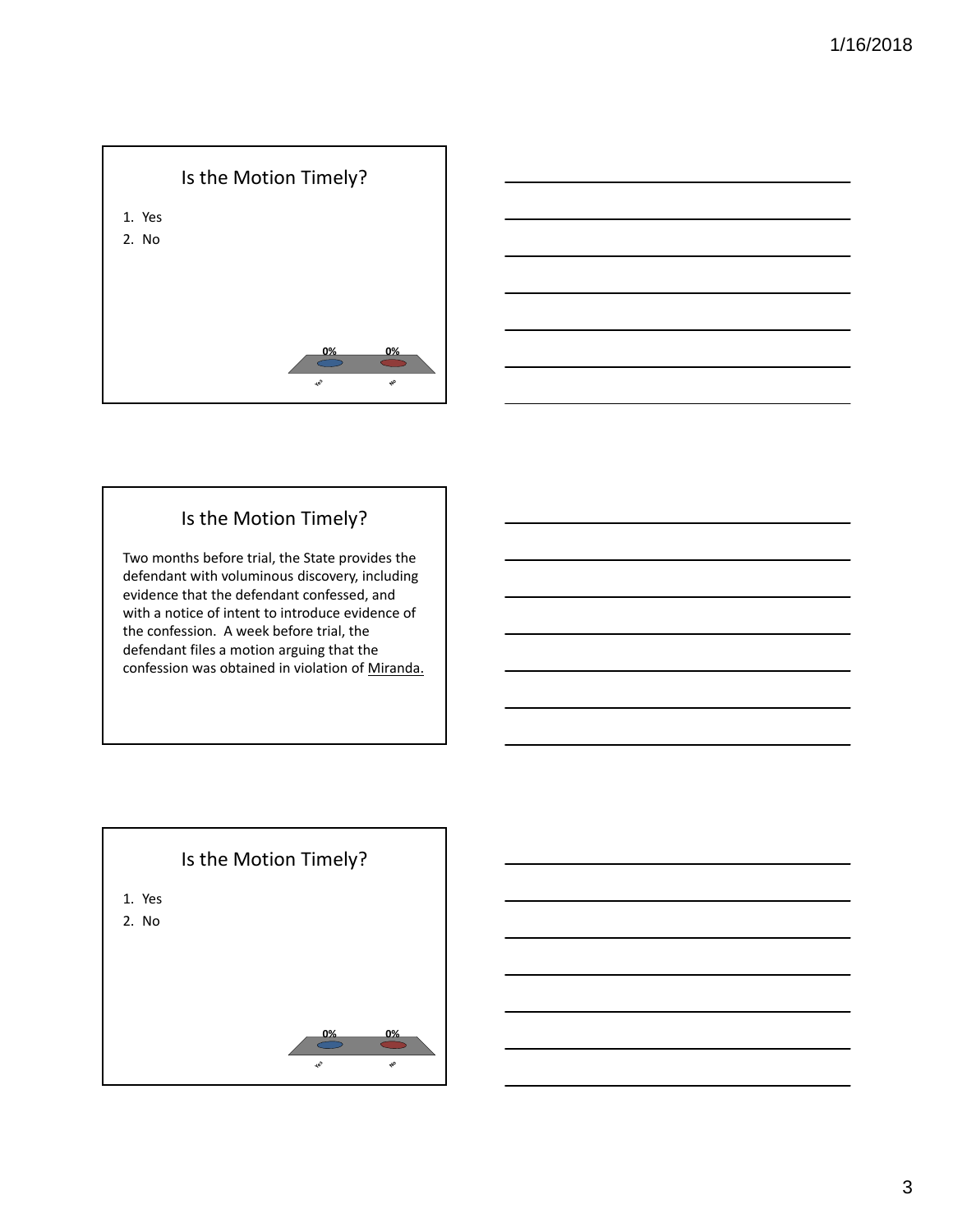#### Discuss!

Imagine that you are a defense attorney preparing a motion to suppress evidence. Assume that the special timing rules in G.S. 15A‐ 975 don't apply. How do you decide whether to file the motion months before trial, a week before, or hours before? What factors influence your decision?

#### Proper Renewal?

Judge A conducts a hearing on a motion to suppress at an administrative setting several months before trial, and denies the motion. Immediately before trial, the defendant asks Judge B, who will be presiding over the trial, to suppress the evidence, based on additional case law that the existed at the time of the administrative setting but that defense counsel did not locate until recently.

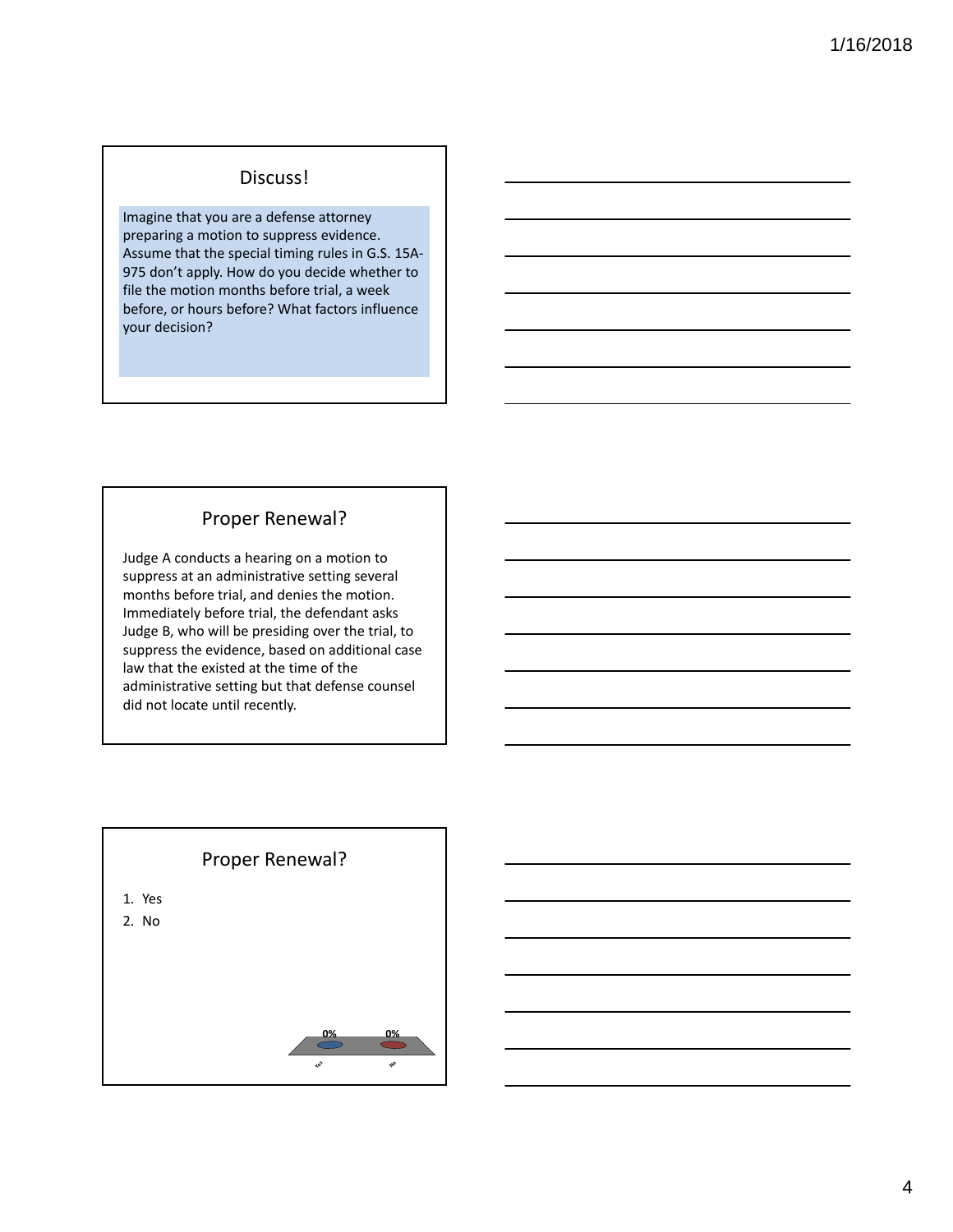#### Subject to Summary Denial?

A female defendant files a motion to suppress, arguing that the officer who stopped and then frisked her, discovering drugs, was male, and that a frisk by a male officer of a female suspect is an inherently unreasonable search under the Fourth Amendment. The motion is supported by an affidavit from defense counsel.

# Subject to Summary Denial? **Yes No 0% 0%** 1. Yes 2. No

# Subject to Summary Denial?

A pro se armed robbery defendant files a motion to suppress that says only: "The police lineup violated my rights and should be suppressed." The handwritten affidavit indicates that the clerk of the convenience store that the defendant allegedly robbed picked the defendant out of a photo array, and that the defendant believes the array was suggestive.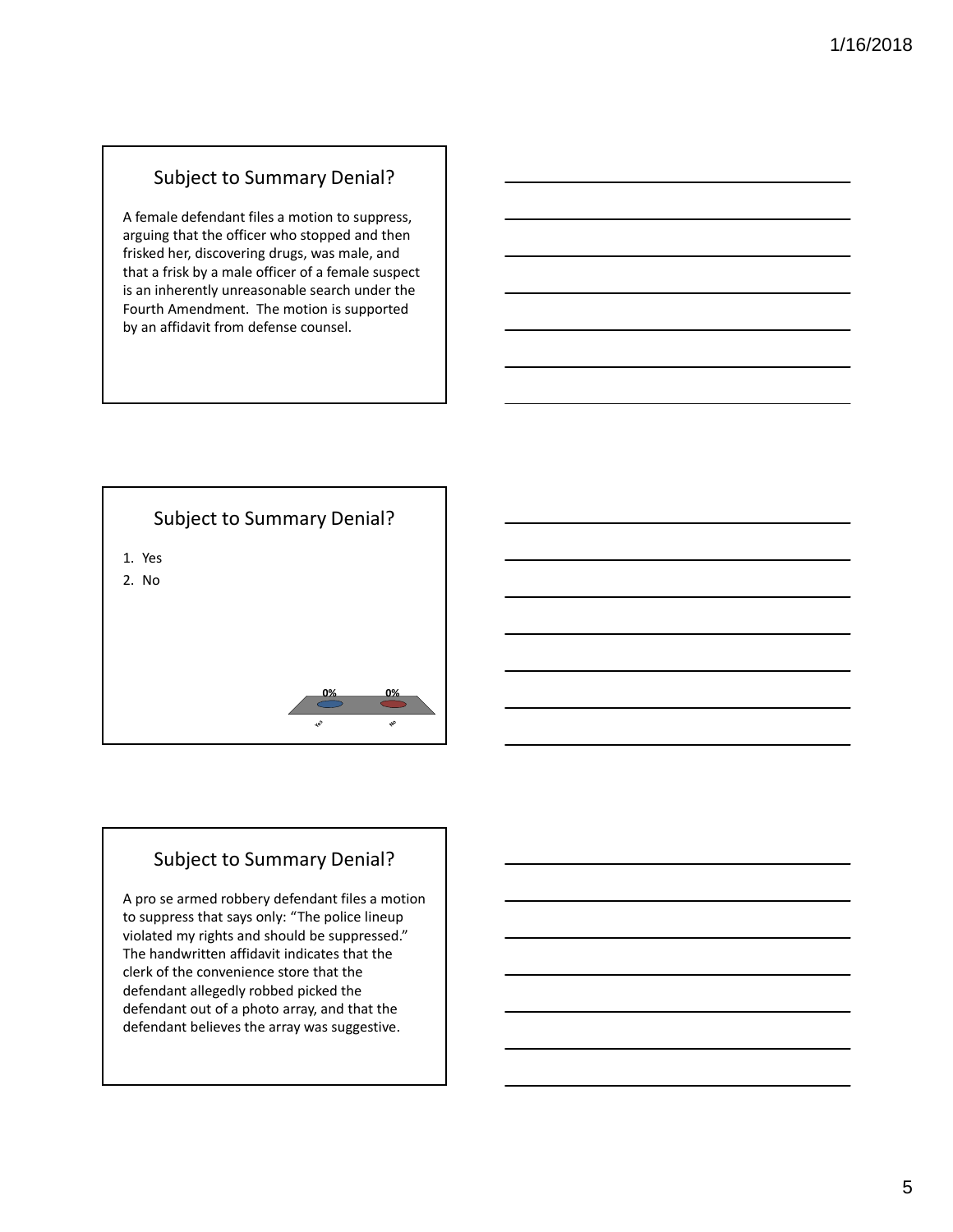



#### Discuss!

Under what circumstances, if any, would you choose to hold a hearing on a motion that is subject to summary denial? What would motivate you to do that?

# Timely Ruling?

The judge conducts a hearing on a motion to suppress on Tuesday in Wake County, takes the matter under advisement, and rules on Wednesday, still in Wake County.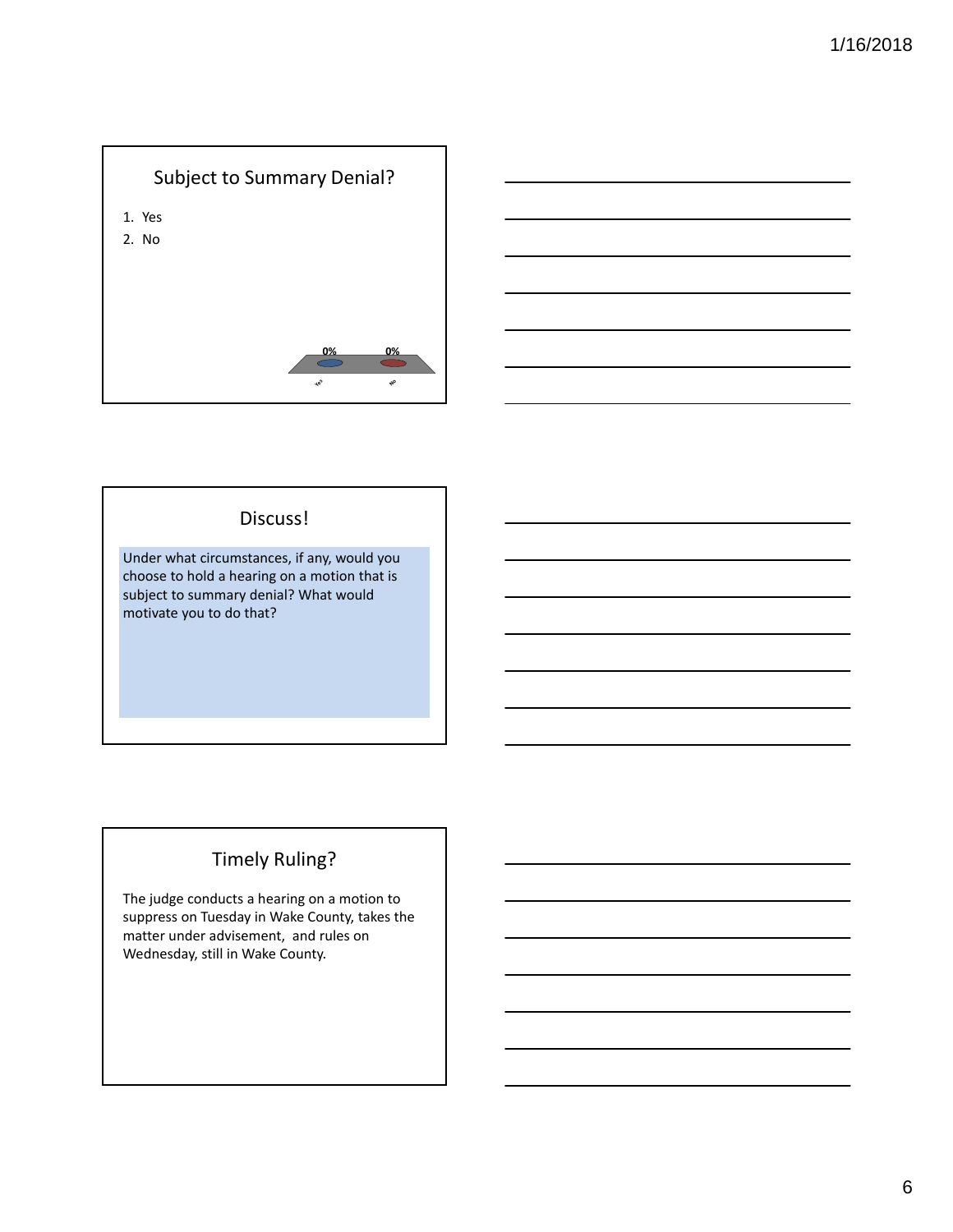



# Timely Ruling?

A defendant moves to suppress evidence seized during a search incident to arrest, arguing that the police lacked probable cause to arrest him. The judge conducts a hearing in the morning, immediately prior to trial, but defers ruling until that afternoon, after the state has presented trial testimony from the arresting officer. The judge thought that the officer's trial testimony might contain additional details about the basis for the arrest.

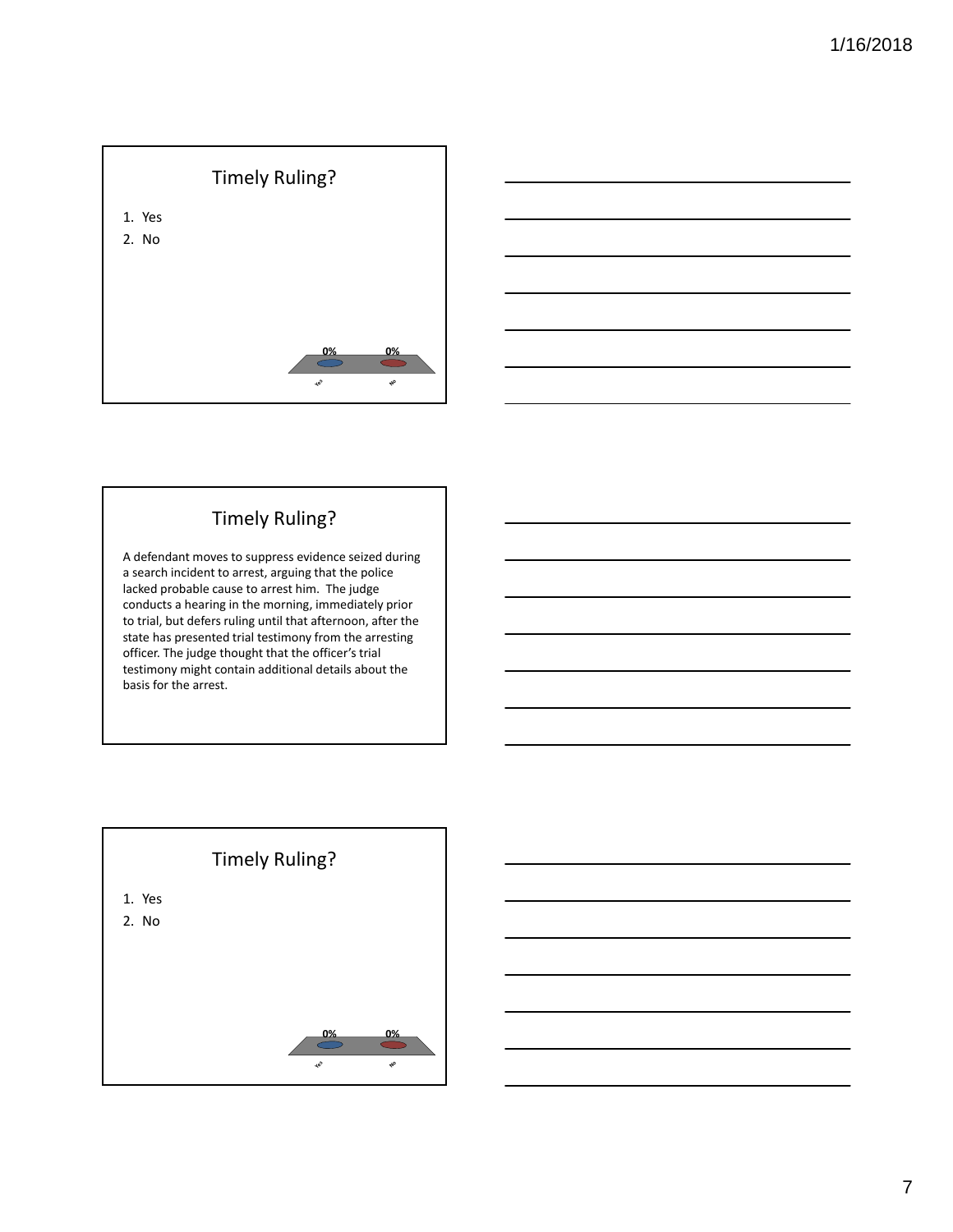# Findings Required?

A witness identified the defendant in a photo lineup. The defendant moves to suppress the identification, arguing that the lineup was suggestive.

- The eyewitness testifies that he was shown more than thirty photographs and that after he selected the defendant's photograph, the officer told him that the victim had selected the same picture.
- The officer testifies that he showed the witness eight photographs and that he did not make any statements about the victim's selection.



# Proper Ruling?

The defendant is charged with a drug trafficking crime. He moves to suppress the drugs. At the suppression hearing, he testifies that the suitcase in which the drugs were found belongs to him. The motion is ultimately denied, and at trial, the state seeks to introduce the transcript of the hearing to prove that the drugs belonged to the defendant. The judge rules that the transcript may be admitted.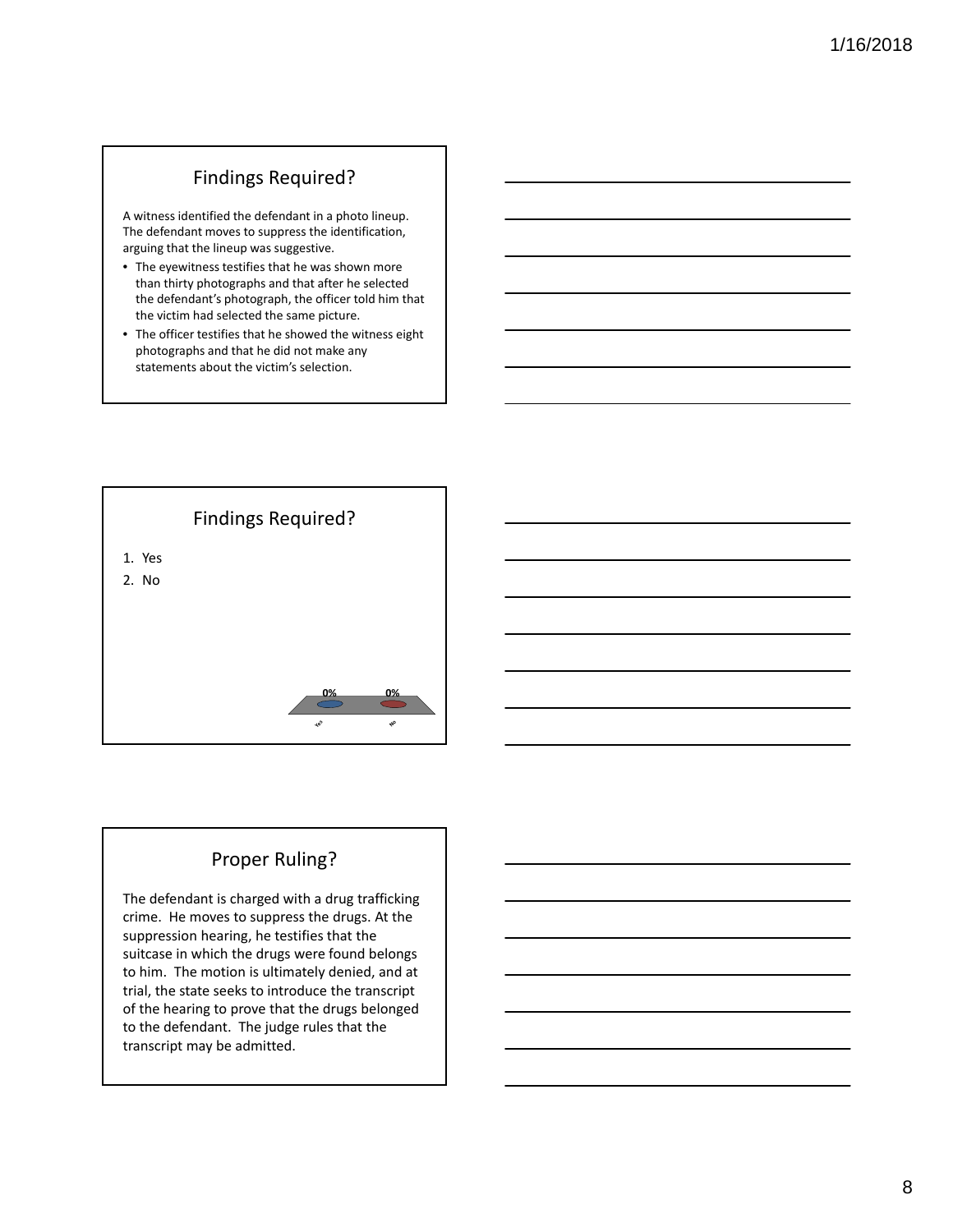



# Motions to Suppress Evidence

Jeff Welty School of Government January 2018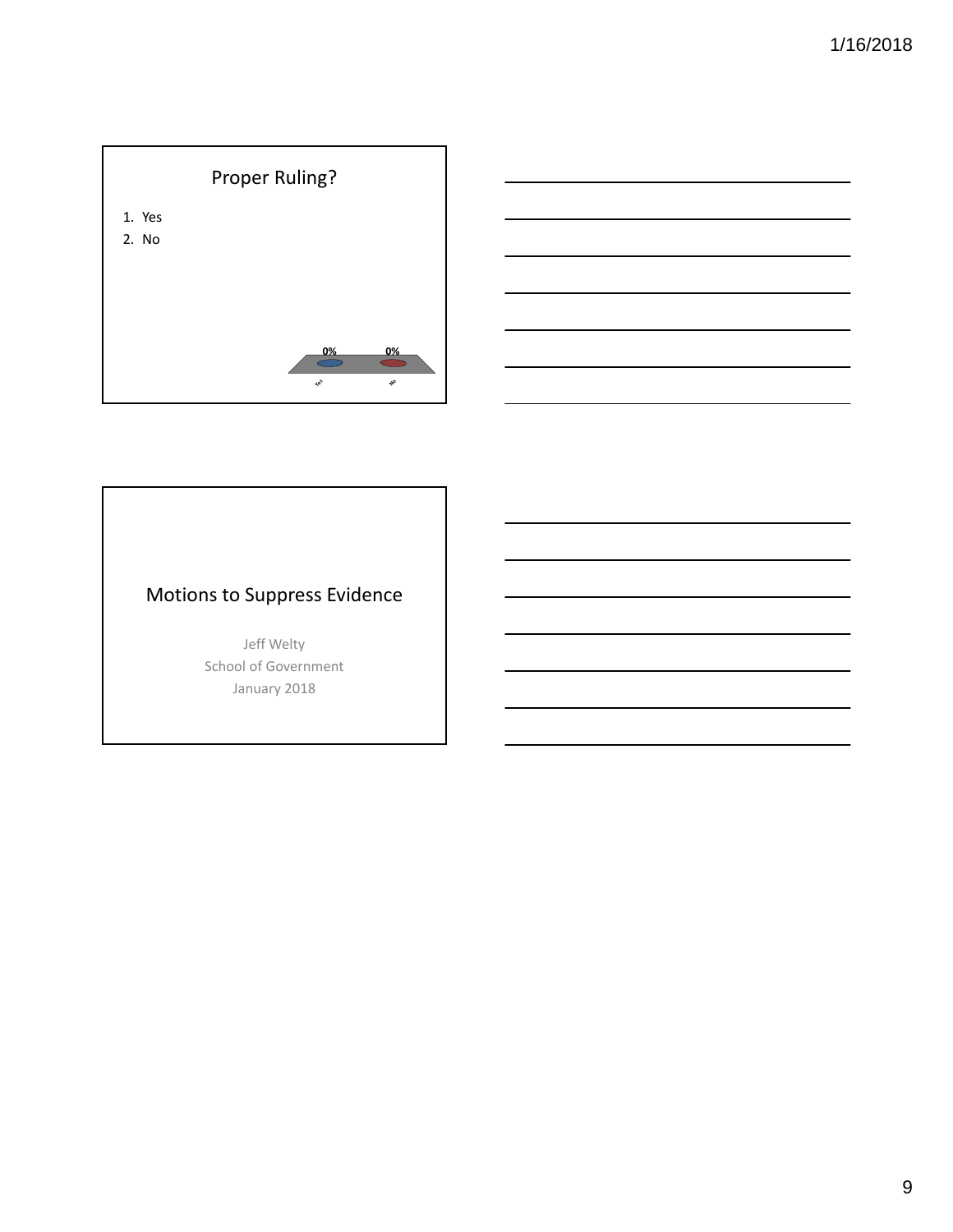#### **Motions to Suppress Evidence in Superior Court**

Jeff Welty School of Government January 2018



- 1) Purpose
	- a) A motion to suppress is the exclusive way to seek the exclusion of illegally obtained evidence. *See* G.S. 15A‐979(d), G.S. 15A‐974.
	- b) Evidence must be suppressed if:
		- i) Exclusion is required by the United States Constitution. *See* G.S. 15A‐974(1).
			- (1) The Fourth Amendment exclusionary rule applies in state court, *Mapp v. Ohio*, 367 U.S. 643 (1961) (holding that the Fourth Amendment exclusionary rule applies in state criminal proceedings), as do several other exclusionary rules based in the United States Constitution. However, the United States Supreme Court has recognized an increasing number of exceptions to the exclusionary rule, most of which apply when an officer has acted in good faith. *See*, *e.g.*, *Davis v. United States*, 564 U.S. 229 (2011) (exclusionary rule did not apply when officer acted in good faith reliance on case law that was binding at the time of the search); *Herring v. United States*, 555 U.S. 135 (2009) (exclusionary rule did not apply when an officer arrested and searched the defendant based on an arrest warrant that turned out to have been recalled; the error was an isolated recordkeeping mistake that did not implicate the purposes of the exclusionary rule); *United States v. Leon*, 468 U.S. 897 (1984) (exclusionary rule did not apply when officer acted in good faith reliance on a search warrant).
		- ii) Exclusion is required by the North Carolina Constitution. *See* G.S. 15A‐974(1); *Mapp v. Ohio*, 367 U.S. 643 (1961) (holding that the Fourth Amendment exclusionary rule applies in state criminal proceedings).
			- (1) Although it is worded differently from the Fourth Amendment, the general warrants clause of the state constitution, N.C. Const. Art. I, sec. 20, provides "similar," *State v. Styles*, 362 N.C. 412 (2008), or "parallel," *In re Stumbo*, 357 N.C. 279 (2003), protections to citizens. Furthermore, North Carolina's appellate courts have not recognized good faith exceptions to the exclusionary rule under the state constitution, making the state constitution in some way a more robust source for the exclusion of evidence. *State v. Carter*, 322 N.C. 709 (1988) (declining to follow *Leon* and holding that suppression is required to preserve "the integrity of the judicial branch of government").
		- iii) The evidence was obtained as a result of a substantial violation of the defendant's statutory rights under Chapter 15A. *See* G.S. 15A‐974(2).
			- (1) Whether a violation is "substantial" depends on the factors set forth in G.S. 15A‐974(2), including the "extent of the deviation from lawful conduct" and the "extent to which the violation was willful." *Id.*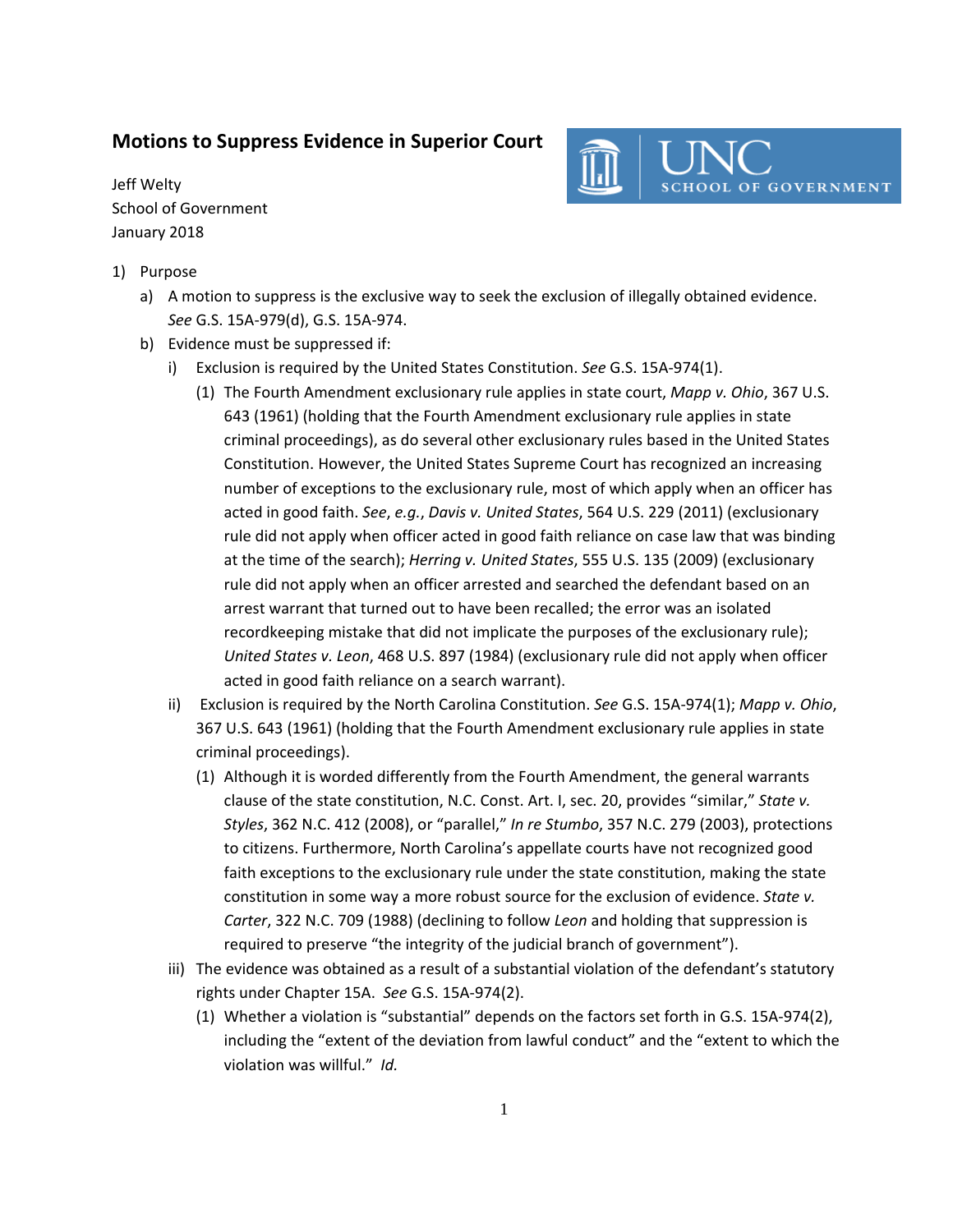- (2) Even a substantial statutory violation does not warrant suppression if the officer "acted under the objectively reasonable, good faith belief that the actions were lawful." *Id.*
- iv) Suppression may sometimes be an appropriate remedy for an officer's nonconstitutional violation of a law other than those located in Chapter 15A. *See*, *e.g.*, *State v. White*, 232 N.C. App. 296 (2014) (ruling that suppression was an appropriate remedy where officers conducted a motor vehicle checkpoint without a written checkpoint policy as required by G.S. 20‐16.3A).
- c) For suppression to be appropriate, the illegality must have violated the defendant's rights, not the rights of a third party. *See*, *e.g. State v. Sanders*, 317 N.C. 602 (1986).
- d) Example issues that may be litigated through a motion to suppress:
	- i) Whether a search warrant was supported by probable cause.
	- ii) Whether an investigative stop was conducted without reasonable suspicion.
	- iii) Whether a lineup was conducted in a suggestive manner.
	- iv) Whether a defendant's confession was involuntary, or obtained in violation of the defendant's *Miranda* or Sixth Amendment rights.
- 2) Contents
	- a) Must be in writing. *See generally* G.S. 15A‐977(a).
	- b) Must be served on the State. *See id.*
	- c) Must state the legal grounds on which it is made. *See id.* Stating only general objections to how the evidence was obtained is insufficient. *See State v. Drakeford*, 37 N.C. App. 340 (1978) (defendant made only "general objections" to the admission of evidence seized during a search of a motel room; his failure to make a timely motion to suppress in "suitable form" was properly fatal to his suppression argument).
	- d) Must be "accompanied by an affidavit containing facts supporting the motion." 15A‐977(a).
		- i) The affidavit need not be from the defendant, or even from a witness with personal knowledge – it may be from defense counsel, based upon information and belief. *See* G.S. 15A‐977; *State v. Chance*, 130 N.C. App. 107 (1998).
		- ii) The affidavit must contain facts, not merely conclusions such as "the discovery materials show that the confession was coerced" or "based on information and belief, the search exceeded the scope of the warrant." *See State v. Phillips*, 132 N.C. App. 765 (1999).
	- e) A motion properly made at trial may be less formal. (See section 3, below, for a discussion of the circumstances under which a motion to suppress may properly be made at trial.)
		- i) No affidavit is required. *See State v. Roper*, 328 N.C. 337 (1991).
		- ii) The motion need not be in writing. *See* G.S. 15A‐977(e).
- 3) Timing
	- a) A motion to suppress may be made only after the superior court has acquired jurisdiction. G.S. 15A‐972.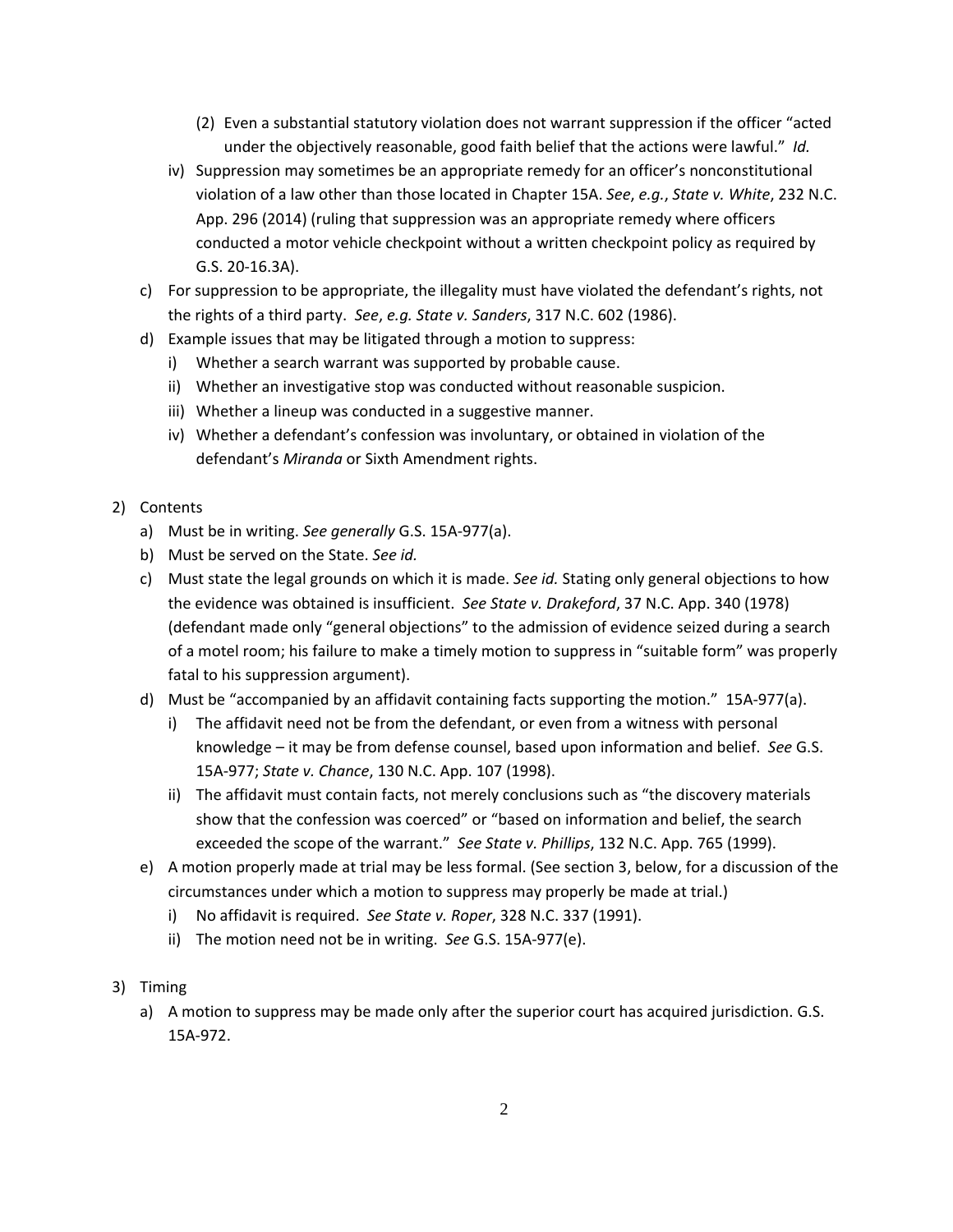- b) Generally, a motion to suppress must be made prior to trial, G.S. 15A‐975(a) ("only prior to trial"), and may be made at any time before trial, G.S. 15A‐976(a) ("any time prior to trial"), though both principles are subject to certain exceptions.
	- i) A motion to suppress may be made during trial when the defendant did not have a reasonable opportunity to make the motion before trial. G.S. 15A‐975(a). This exception might apply, for example, if the State were to provide additional discovery to a defendant after trial began, and the new discovery (a) contained evidence that itself was subject to suppression or (b) provided a previously unknown basis for seeking the suppression of other evidence.
	- ii) A motion to suppress may also be made during trial under the special timing rules described in subsection (c), below.
	- iii) A pretrial motion may be renewed during trial under the circumstances described in subsection (d), below.
- c) Certain motions to suppress are subject to special timing rules.
	- i) Rules apply to three types of cases, listed in G.S. 15A‐975(b):
		- (1) Evidence of "a statement made by a defendant,"
		- (2) Evidence obtained during a warrantless search, and
		- (3) Evidence obtained during a warrant search at which the defendant was not present
	- ii) In such cases, the State may choose to give the defendant advance notice of its intent to use the evidence in question. *Id.*
		- (1) Notice must be given at least 20 working days before trial. *Id.*
		- (2) Merely providing the evidence in discovery is not sufficient. *State v. Fisher*, 321 N.C. 19 (1987). *But see State v. Reavis*, 207 N.C. App. 218 (2010) (stating that the defendant's motion to suppress his statement was not timely because he made "no argument that the State failed to disclose the evidence of his interview or statement in a timely manner").
		- (3) Form AOC‐CR‐902M, *Notice of Intention to Introduce Evidence at Trial*, may be used for giving notice.
	- iii) If the State gives proper notice, the defendant must file any motion to suppress within 10 working days of the receipt of the notice. G.S. 15A‐976(b).
	- iv) If the State fails to give proper notice of its intent to use the evidence in question, the defendant is permitted to move to suppress the evidence at any time, including during trial. G.S. 15A‐975(b).
		- (1) However, if the case is a misdemeanor appeal, the defendant must move to suppress prior to trial even if the State fails to give notice of its intent to use this type of evidence; presumably, the defendant is aware of the evidence as a result of the district court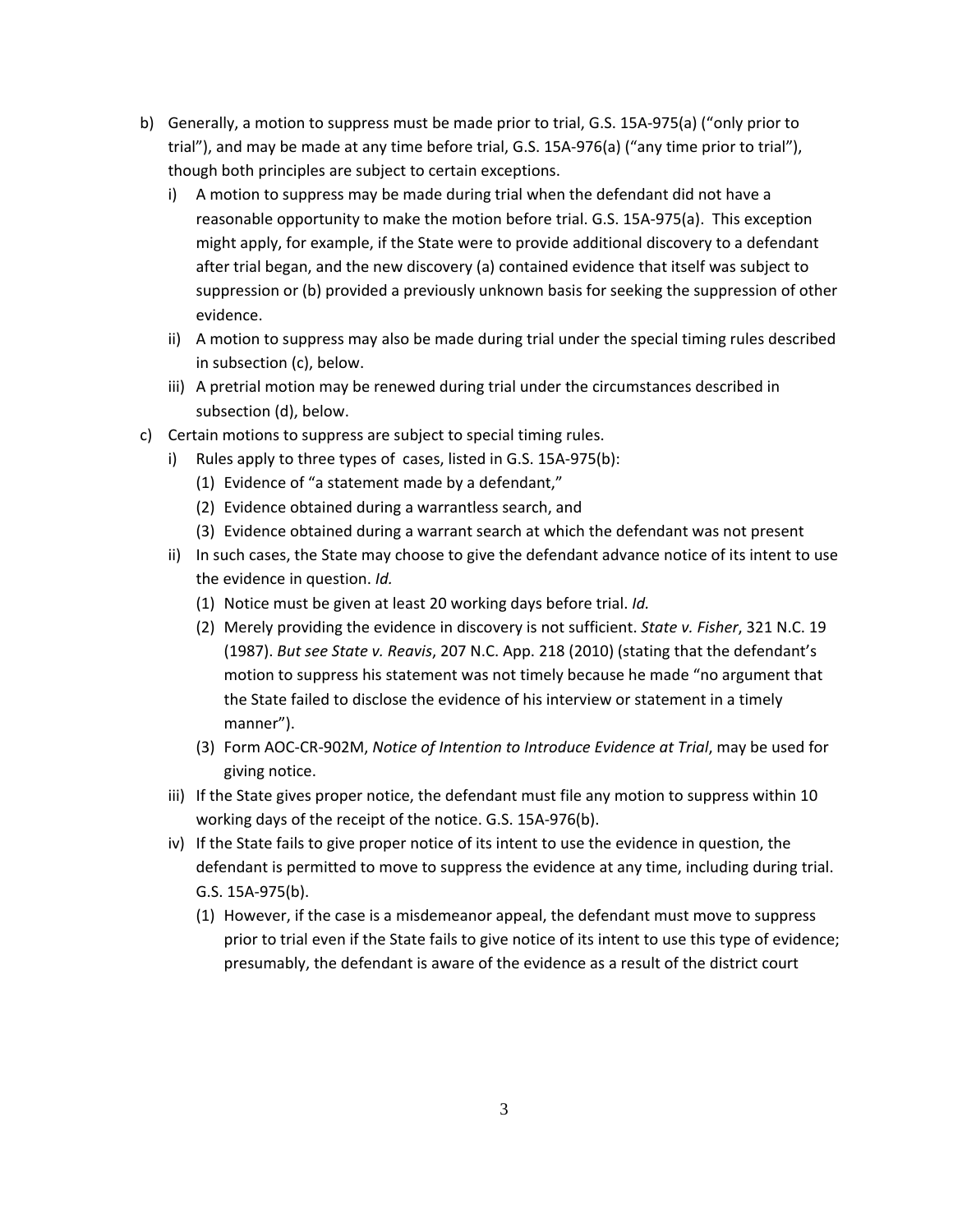proceedings. *See* G.S. 15A‐975(c) & commentary; *State v. Simmons*, 59 N.C. App. 287  $(1982).<sup>1</sup>$ 

- d) Renewal of pretrial motion during trial
	- i) A motion to suppress made and denied before trial may be renewed during trial if:
		- (1) The defendant can show that "additional pertinent facts have been discovered," G.S. 15A‐975(c), but note that corroborative evidence does not constitute "additional" facts, *State v. Bracey*, 303 N.C. 112 (1981), *and*
		- (2) The defendant could not reasonably have discovered them before the previous ruling, *see id.*, *and*
		- (3) The motion could not have been renewed before trial because of the timing of the discovery of the new facts, *see id.*
	- ii) In order properly to preserve his or her right to appeal based on a motion to suppress made and denied before trial, a defendant must object to the evidence at issue when it is introduced at trial. *State v. Powell*, \_\_ N.C. App. \_\_, 800 S.E.2d 745 (2017); *State v. Ashworth*, \_\_ N.C. App. \_\_, 790 S.E.2d 173 (2016).
- e) Some jurisdictions have local rules or practices regarding the timing of motions to suppress, though whether such rules have any force if they are *more* restrictive than the General Statutes is open to doubt.
- 4) Answer
	- a) State "may" answer, and must serve the answer if it does. *See* G.S. 15A‐977(a).
- 5) Consideration of motion
	- a) Motion may be considered "before trial, on the date set for arraignment, on the date set for trial before the jury is impaneled, or during trial." G.S. 15A‐976(c).
	- b) At least when the motion appears to be substantial, the better practice is to consider the motion pretrial, so that the State may appeal any adverse ruling. *See* G.S. 15A‐976, official commentary; *see also generally* section 9, Timing of ruling, *infra.*
- 6) Summary grant

1

- a) Mandatory if the motion is in proper form, alleges grounds that require suppression, and the State concedes the allegations. *See* G.S. 15A‐977(b)(1).
- b) Mandatory if the State stipulates that it will not use the evidence. *See* G.S. 15A‐977(b)(2); *State v. Wilson*, 225 N.C. App. 246 (2013) ("Given the State's stipulation that the blood evidence would not be offered in evidence against defendant, the trial court was required to summarily grant defendant's motion to suppress the blood evidence.").

<sup>&</sup>lt;sup>1</sup> It appears that the defendant may move to suppress at any time prior to trial in superior court, unless the state gives notice of its intent to use the evidence at least 20 days before trial.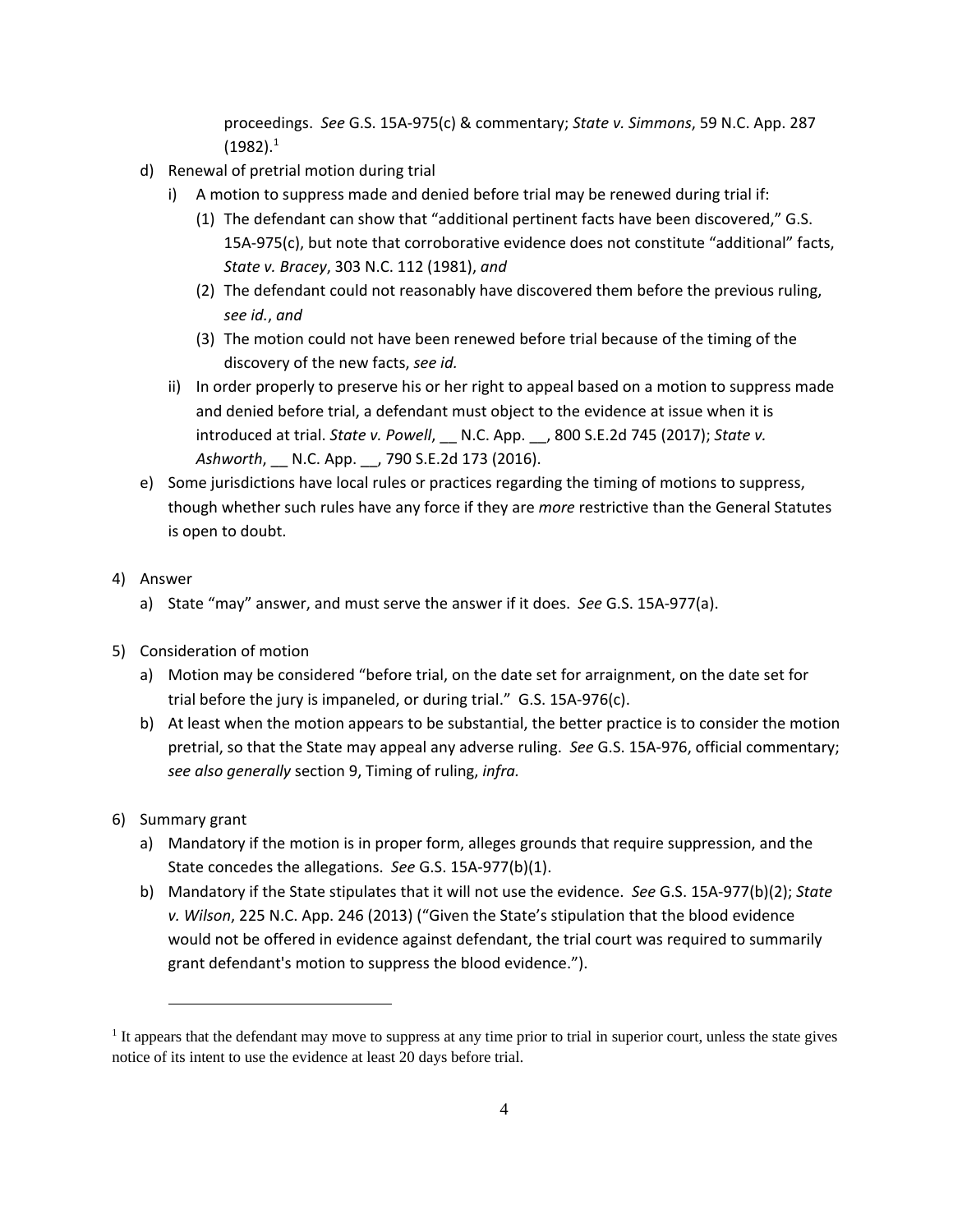- 7) Summary denial
	- a) A motion may be summarily denied if it does not meet the content requirements set forth in section (2) of this outline, above.
		- i) Summary denial is proper if no affidavit, or an inadequate affidavit, is filed. *State v. Harris*, 71 N.C. App. 141 (1984) (such a motion "may . . . be summarily dismissed").
		- ii) Summary denial is also proper if the motion "does not allege a legal basis for the motion." G.S. 15A‐977(c)(1). This appears to apply to motions that are specific but legally defective, e.g., a motion seeking suppression of a confession on the basis that it was made on a Sunday.
		- iii) Summary denial is also proper if the affidavit "does not as a matter of law support the ground alleged."  $G.S. 15A-977(c)(2)$ . This appears to apply to motions that cite a proper legal basis for suppression but lack factual support, even taking as true the facts alleged in the affidavit. For example, in *State v. Williams*, \_\_ N.C. App. \_\_, 804 S.E.2d 570 (2017), a defendant moved to suppress evidence obtained after an investigative stop that the defendant contended was not supported by reasonable suspicion. However, the motion was properly summarily denied where the recitation of events in the defendant's own affidavit "clearly laid out alleged facts giving rise to a reasonable suspicion."
	- b) Untimely motions may also be summarily denied. *See*, *e.g.*, *State v. Smith,* \_\_ N.C. App. \_\_, 789 S.E.2d 873 (2016) (affirming a superior court judge's summary denial of a defendant's motion to suppress; the evidence in question was obtained using a search warrant that was executed outside the defendant's presence and so was subject to the special timing rules in G.S. 975(b) and G.S. 15A‐976(b); the State gave notice of its intent to use the evidence more than five months before trial but the defendant did not file his motion to suppress until the eve of trial); *State v. Detter*, 298 N.C. 604 (1979); *State v. Austin*, 111 N.C. App. 590 (1993).
	- c) Summary denial is "encouraged" when it is proper. *State v. Williams*, \_\_ N.C. App. \_\_, 804 S.E.2d 570 (2017). However, a judge also "has the discretion to refrain from summarily denying such a motion that lacks an adequate supporting affidavit if [the judge] chooses to do so." *State v. O'Connor*, 222 N.C. App. 235 (2012); *State v. Harvey*, 78 N.C. App. 235 (1985).
	- d) When a motion to suppress is denied summarily, the judge is not required to make findings of fact. *State v. Williams*, \_\_ N.C. App. \_\_, 804 S.E.2d 570 (2017).
- 8) Hearing
	- a) If the motion cannot be resolved summarily, a hearing is required. G.S. 15A‐977(d).
	- b) The jury may not be present. G.S. 15A‐977(e).
	- c) The burden initially is on the defendant to show that the motion to suppress is timely and in proper form. *See*, *e.g.*, *State v. Jones*, 157 N.C. App. 110 (2003).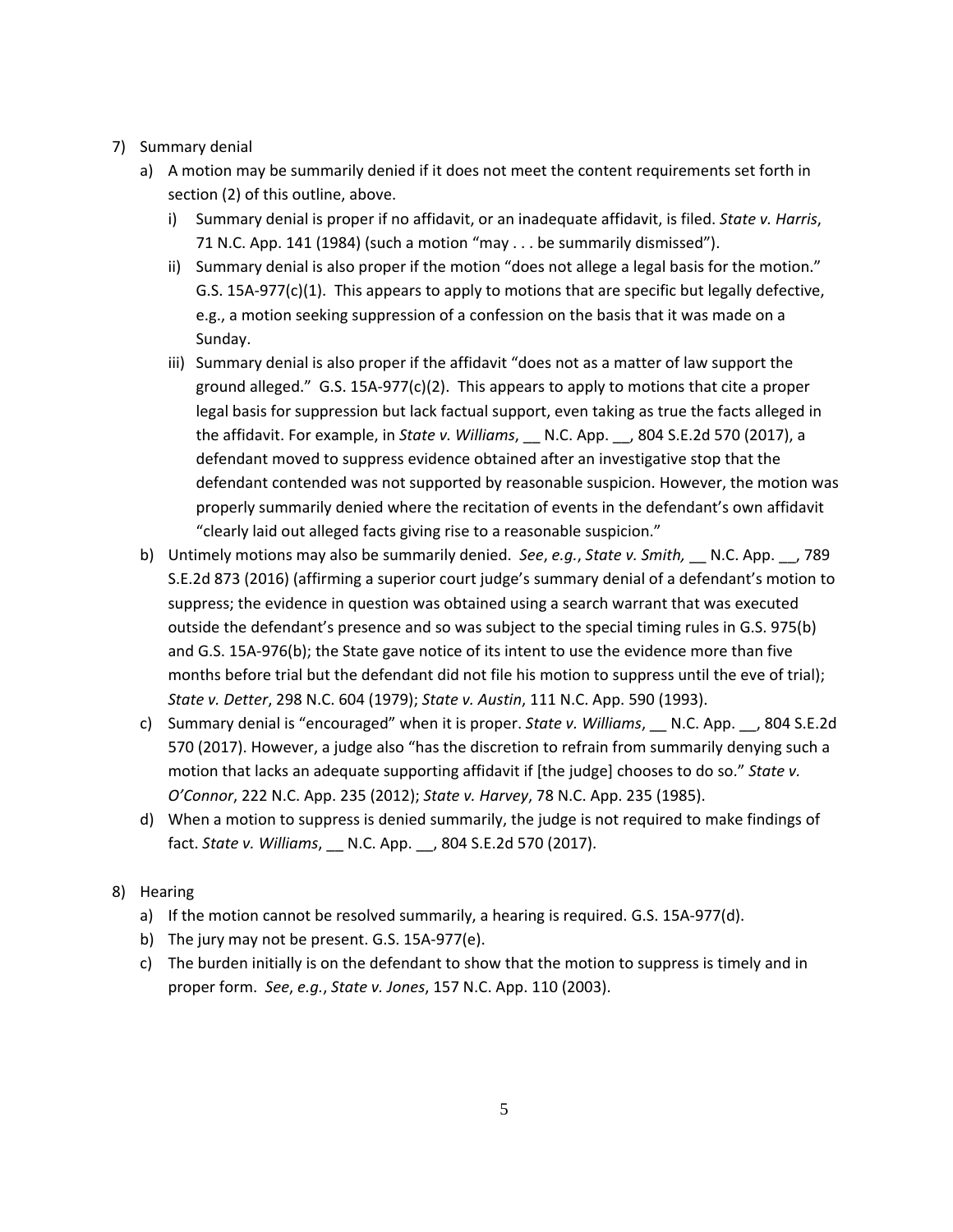- d) Once the defendant has done so, the burden shifts to the State to establish, by a preponderance of the evidence, that the challenged evidence is admissible. *See*, *e.g.*, *State v. Breeden*, 306 N.C. 533 (1982); *State v. Barnes*, 158 N.C. App. 606 (2003).2
- e) Both sides may present evidence. *See* Kenneth S. Broun, *Brandis & Broun on North Carolina Evidence* 59-60 & n. 218 (6<sup>th</sup> ed. 2004).
	- i) All witnesses, including the defendant if he or she testifies, must be under oath. *See* G.S. 15A‐977(d).
	- ii) If the defendant testifies, he or she is not subject to cross-examination "as to other issues in the case." N.C. R. Evid. 104(d).
	- iii) The defendant's affidavit is not evidence. *State v. Williams*, \_\_ N.C. App. \_\_, 804 S.E.2d 570 (2017). Therefore, for the information in the affidavit to be considered, the defendant must call a witness to testify to that information.
- f) Because the burden of proof is on the State, the State should present evidence first. *State v. Williams*, 225 N.C. App. 636 (2013) (stating that "[s]ince the State has the burden of proof, it should proceed with presenting evidence to the court," though finding no reversible error where, after "some confusion . . . counsel for defendant volunteered to" present evidence first). *See also* Kenneth S. Broun, *Brandis & Broun on North Carolina Evidence*, 63 & n. 216 (7th ed. 2011) (similarly noting that "it is not necessarily prejudicial error to require the defense to introduce evidence first" and collecting cases); Wayne R. LaFave, *Search and Seizure* § 11.2(d)  $(4<sup>th</sup>$  ed. 2004) (noting that "[t]he order of [the] presentation [of evidence] will be governed largely by the law in the jurisdiction as to who has the burden of going forward.").

1

<sup>&</sup>lt;sup>2</sup> There is a plausible argument to be made that, when the motion to suppress challenges a search that was conducted pursuant to a search warrant, the burden remains with the defendant because a presumption of validity attaches to the warrant. This is the rule in some other jurisdictions, *see generally* Wayne R. LaFave, *Search and Seizure* § 11.2(b) (4th ed. 2004) ("[M]ost states follow the rule . . . utilized in the federal courts: if the search or seizure was pursuant to a warrant, the defendant has the burden of proof; but if the police acted without a warrant, the burden of proof is on the prosecution."), and there are a few North Carolina cases that lend a modicum of support to the argument, *see State v. Cooke*, 306 N.C. 132 (1982) (holding that the State bears the burden of establishing the validity of a *warrantless* search because it must show "how the [warrantless search] was exempted from the general constitutional demand for a warrant"; this reasoning may suggest that a different allocation of burdens is appropriate in cases involving a warrant); *State v. Walker*, 70 N.C. App. 403 (1984) ("A search warrant is presumed to be valid unless irregularity appears on its face. . . If defendant had evidence to rebut the presumption of validity of the warrant, it was his obligation to go forward with his evidence."). However, the greater weight of North Carolina authority suggests that the burden falls on the State even when the search was conducted with a warrant. *See*, *e.g.*, *State v. Hicks*, 60 N.C. App. 116 (1982) (stating, in a case involving a search warrant, that at a "hearing [on a motion to suppress,] the burden of proof is on the State"); *State v. Gibson*, 32 N.C. App. 584 (1977) (holding, in a case involving a warrant, that the affidavit requirement "does no more than shift to the defendant the burden of going forward with evidence when the State's warrants appear to be regular. The State still has the burden of proving that the evidence was lawfully obtained.").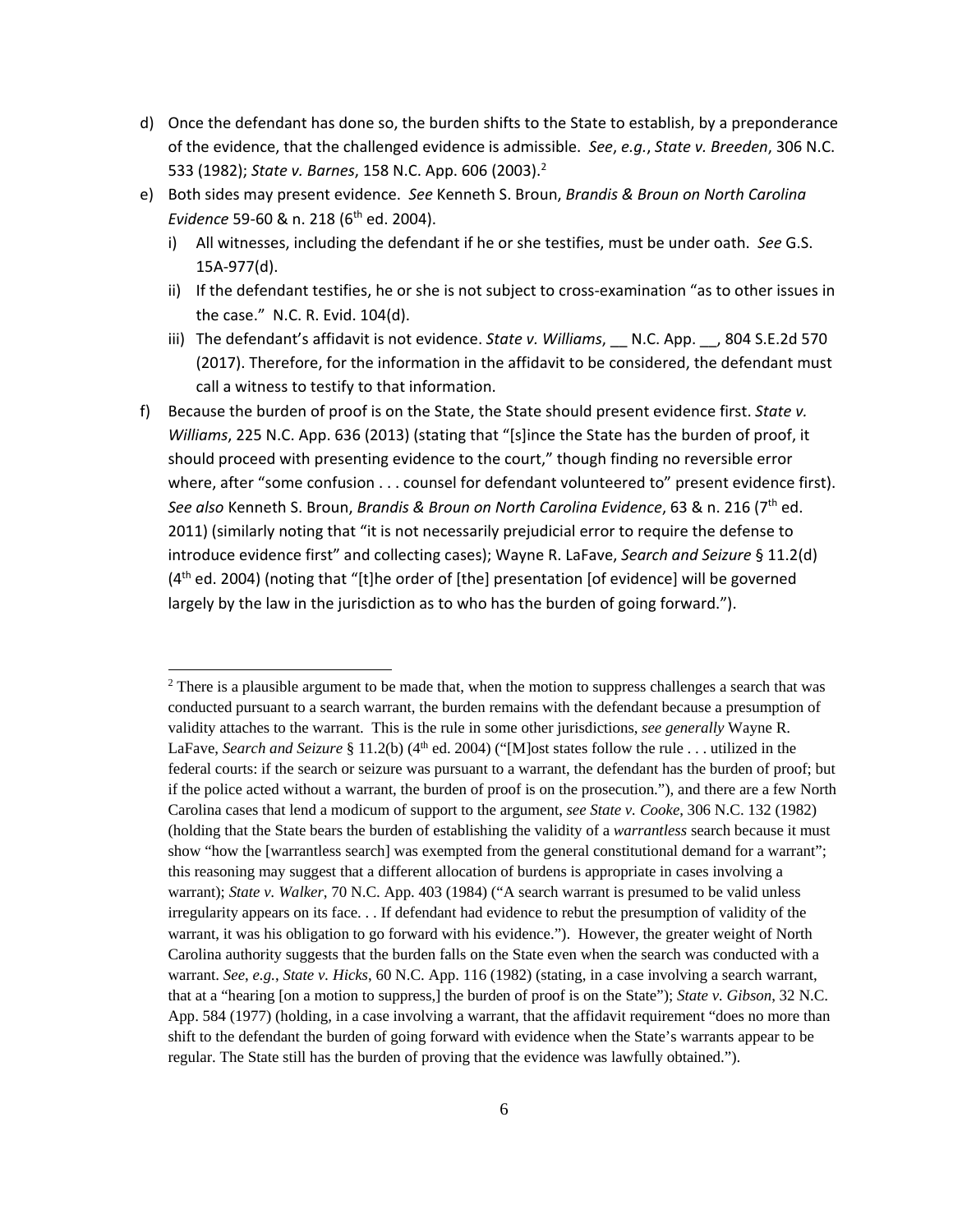- g) The rules of evidence do not apply at the hearing, except the rules relating to privileges. *See* N.C. R. Evid. 104(a), 1101(b); *State v. Ingram*, 242 N.C. App. 173 (2015) (rejecting the argument that a trial judge improperly considered hearsay evidence at a suppression hearing and noting "that Rules 104(a) and 1101(b)(1) of the North Carolina Evidence Code state explicitly the rules of evidence do not apply in suppression hearings").
- 9) Timing of ruling
	- a) The judge may rule at the conclusion of the hearing, or may withhold a ruling until a later time. *See State v. Love*, 131 N.C. App. 350 (1998).
	- b) The better practice normally is to rule at the conclusion of the hearing.
		- i) Avoids any risk of entering an improper out‐of‐term, out‐of‐session, out‐of‐county order.
		- ii) Delaying a ruling creates uncertainty for the parties.
		- iii) Delaying a ruling until the trial has begun deprives the State of its right to appeal an adverse ruling. *See* G.S. 15A‐976, official commentary.
	- c) Findings of fact and conclusions of law need not be made at the same time as the ruling. *State v. Wilson*, 225 N.C. App. 498 (2013) ("Defendant appears to contend that the trial court should make findings immediately after the suppression hearing. However, the statute does not require the trial court to do so."); *State v. Lippard*, 152 N.C. App. 564 (2002) (although "the trial court's findings of fact and conclusions of law were entered long after the suppression hearing" and the judge's ruling on the motion, "a delay in the entry of findings of fact and conclusions of law does not amount to prejudicial error"; the statute does not require that the findings be made at the time of the ruling, and the purpose of the findings requirement – to facilitate appellate review – "is not thwarted by the subsequent order"). In fact, so long as the ruling itself is made in a timely manner, it is not reversible error to enter a subsequent written order containing findings of fact and conclusions of law even after a session of court has concluded, *State v. Hicks*, 79 N.C. App. 599 (1986) (so holding, citing *State v. Horner*, 310 N.C. 274 (1984), and noting that "since written findings and conclusions are required to facilitate appellate review, that purpose is not hampered by an order entered subsequent to trial," or even out of session), or even after the State has appealed an adverse ruling, *State v. Walker*, \_\_ N.C. App. \_\_, 806 S.E.2d 326 (2017) (superior court judge granted a defendant's motion to suppress orally at the conclusion of a suppression hearing, and immediately entered a brief written order that reflected the ruling and that did not contain findings of fact and conclusions of law; the State appealed one week later; about a month after that, the judge entered a written order with finding of fact and conclusions of law; the court of appeals determined that the judge did not lack jurisdiction to enter the order as it was not a "new order affecting the merits, but, rather, [was] a chronicle of the findings and conclusions decided at the hearing").

10) Contents of ruling

a) Generally, an order resolving a motion to suppress should contain findings of fact and conclusions of law. *See* G.S. 15A‐977(f); G.S. 15A‐974(b) ("The court, in making a determination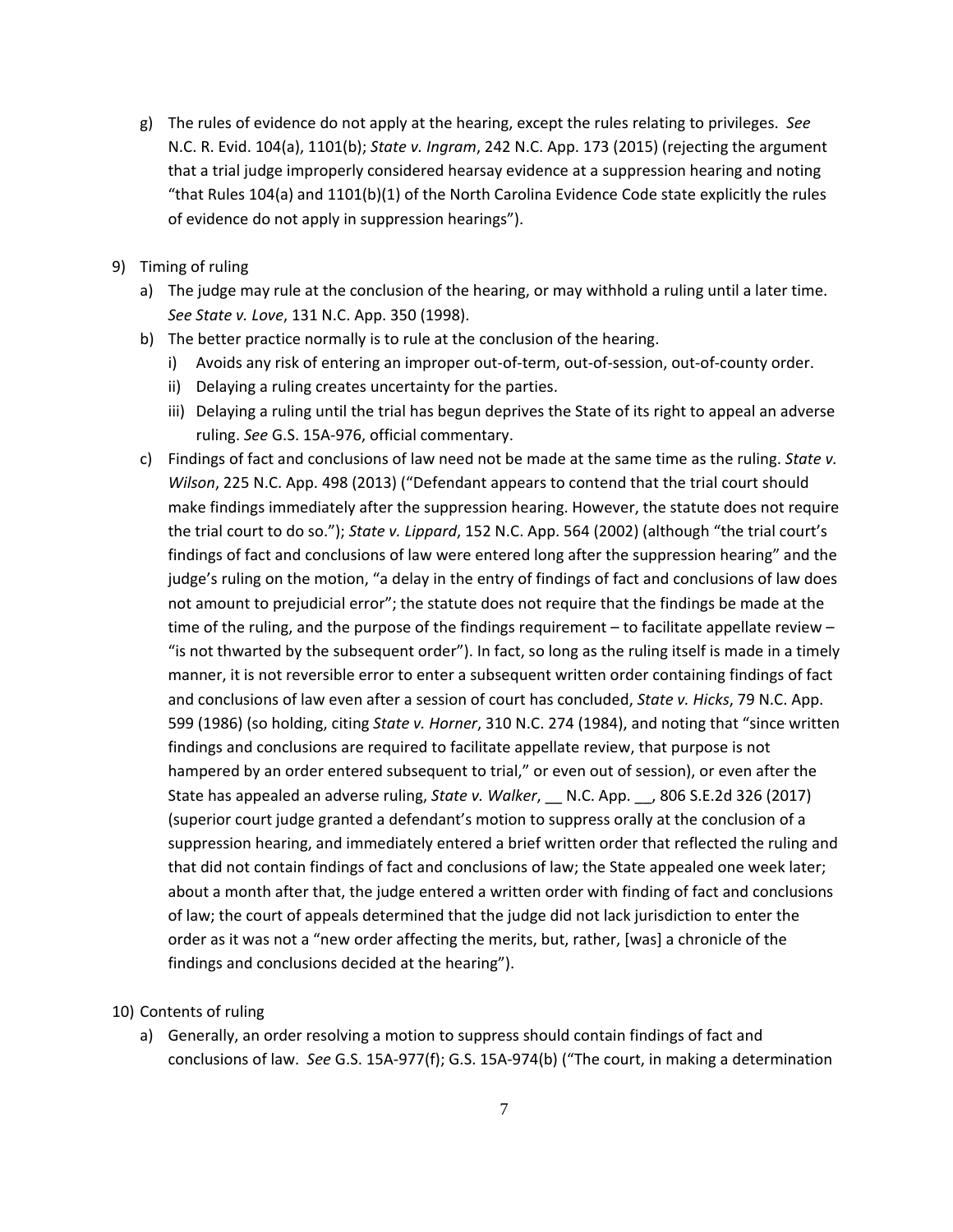whether or not evidence shall be suppressed under this section, shall make findings of fact and conclusions of law which shall be included in the record . . .").

- b) However, explicit findings of fact are not required when there is no material conflict in the evidence. In that circumstance, findings will be implied from the evidence. *See*, *e.g.*, *State v. Bartlett*, 368 N.C. 309 (2016) ("only a material conflict in the evidence . . . must be resolved by explicit factual findings"); *State v. Munsey*, 342 N.C. 882 (1996); *State v. Norman*, 100 N.C. App. 660 (1990).
	- i) A material conflict is "one that potentially affects the outcome of the suppression motion." *State v. Bartlett*, 368 N.C. 309 (2016).
	- ii) Findings of fact should resolve all the material conflicts, i.e., should address all the issues necessary to determine the matter before the court correctly. *State v. Thompson*, \_\_ N.C. App. , S.E.2d , 2018 WL 256241 (Jan. 2, 2018) (remanding for further findings of fact where defendant alleged that he was improperly seized but trial court's findings of fact did "not resolve the question of whether the law enforcement officers returned defendant's license after examining it, or instead retained it"); *State v. Ingram*, 242 N.C. App. 173 (2015) (remanding for further findings of fact where a judge granted a motion to suppress a statement made by an injured defendant without determining the defendant's "mental condition" and "understanding" and "failed to resolve the material conflict in evidence as to whether police coercion occurred, which is a material consideration in a voluntary analysis").
- c) Conclusions of law, i.e., an explanation of the reason for the court's ruling, are always required. *See*, *e.g.*, *State v. Williams*, 195 N.C. App. 554 (2009); *State v. Baker*, 208 N.C. App. 376 (2010).
	- i) The explanation need not be lengthy but simply stating the ultimate result, such as that an officer "was justified in stopping" the defendant's vehicle is not enough. *State v. Baskins*, \_\_ N.C. App. \_\_, 786 S.E.2d 94 (2016) (conclusions of law, as opposed to a "statement of law," require the application of law to facts; in this case, the ruling was deficient because it did "not specifically state that the stop was justified based upon any specific violation of a traffic law").
- d) Findings and conclusions may be oral or written, though the latter is the better practice. *State v. Bartlett*, 368 N.C. 309 (2016) (stating that "[a] written determination setting forth the findings and conclusions is not necessary," and that a trial court may "trial court to make these findings either orally or in writing"; but stating that a written order is a "better practice"); *State v. Oates*, 366 N.C. 264 (2012) ("While a written determination is the best practice, nevertheless the statute does not require that these findings and conclusions be in writing.").
- e) If the court rules that tangible property was taken from the defendant during an illegal search, the court must order the property returned to the defendant at the conclusion of the trial and any appeal, unless the property is contraband "or otherwise subject to lawful retention by the State or another." G.S. 15A-979(a).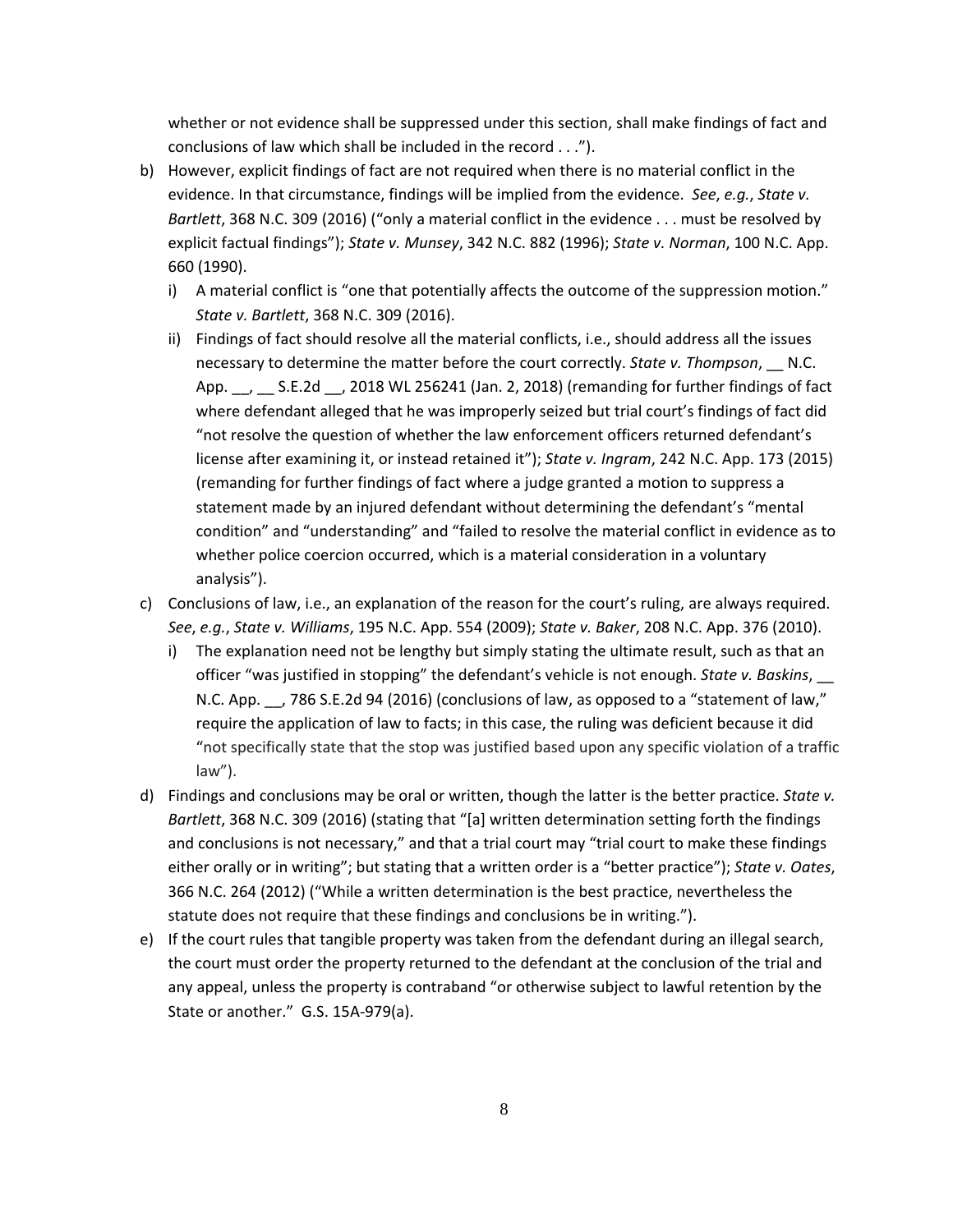#### 11) Appeals

- a) By the State
	- i) A pretrial order granting a motion to suppress is appealable "prior to trial" to the appellate court that would have jurisdiction over the appeal if the defendant were convicted of the most serious charge and received the maximum sentence. G.S. 15A‐979(c).
		- (1) In other words, such appeals are to the state supreme court in capital cases; otherwise, they are to the court of appeals. *See* G.S. 7A‐27.
		- (2) "Prior to trial" means before jeopardy attaches, *see* G.S. 15A‐979, official commentary, which means before the jury is empaneled and sworn, *see State v. Brunson*, 327 N.C. 244 (1990).
	- ii) In order to take such an appeal, the State must certify to the superior court that "the appeal is not taken for the purpose of delay and that the evidence is essential to the case." G.S. 15A‐979(c).
		- (1) The certificate must be filed prior to the certification of the record on appeal. If it is not, the State's appeal will be dismissed. *See State v. Blandin*, 60 N.C. App. 271 (1983).
- b) By the defendant
	- i) The defendant may appeal an order denying a motion to suppress, whether the defendant pleads guilty or is convicted at trial. *See* G.S. 15A‐979(b).
	- ii) The appeal must wait until after final judgment. *See id.*
	- iii) If the defendant pleads guilty, he must notify the State and the court that he intends to appeal "before plea negotiations are finalized." *State v. Reynolds*, 298 N.C. 380 (1979) (reasoning that a guilty plea generally "bars the later assertion of constitutional challenges"; while North Carolina, by statute, allows the appeal of motions to suppress after a guilty plea, it is fair to require that the defendant "give notice of his intention [to appeal] to the prosecutor and the court," lest the prosecution be "trapped" into agreeing to a plea, "and then have the defendant contest that bargain").
		- (1) It is probably sufficient if the defendant provides notice prior to the court's acceptance of his guilty plea. *See State v. Cottrell*, 234 N.C. App. 736 (2014) (ruling that the defendant must give notice "prior to finalization of the guilty plea"); *State v. Parker*, 183 N.C. App. 1 (2007) ("[D]efendant preserved his right to appeal from the trial court's denial of the motion to suppress by expressly communicating his intent to appeal the denial to the trial court at the time he pleaded guilty."); *State v. Christie*, 96 N.C. App. 178 (1989) (notice of intent to appeal, provided in court at the time of entry of plea, was sufficient).
		- (2) Rather general statements have been deemed sufficient notice. *State v. Brown*, 217 N.C. App. 566 (2011) (in a case where the defendant pled guilty mid‐trial, it was sufficient for defense counsel to state the defendant's desire to "preserve any appellate issues that may stem from the motions in this trial").
		- (3) It is unclear whether the defendant's notice must be in writing. *Compare State v. Harris*, 243 N.C. App. 137 (2015) (dismissing a defendant's appeal of his motion to suppress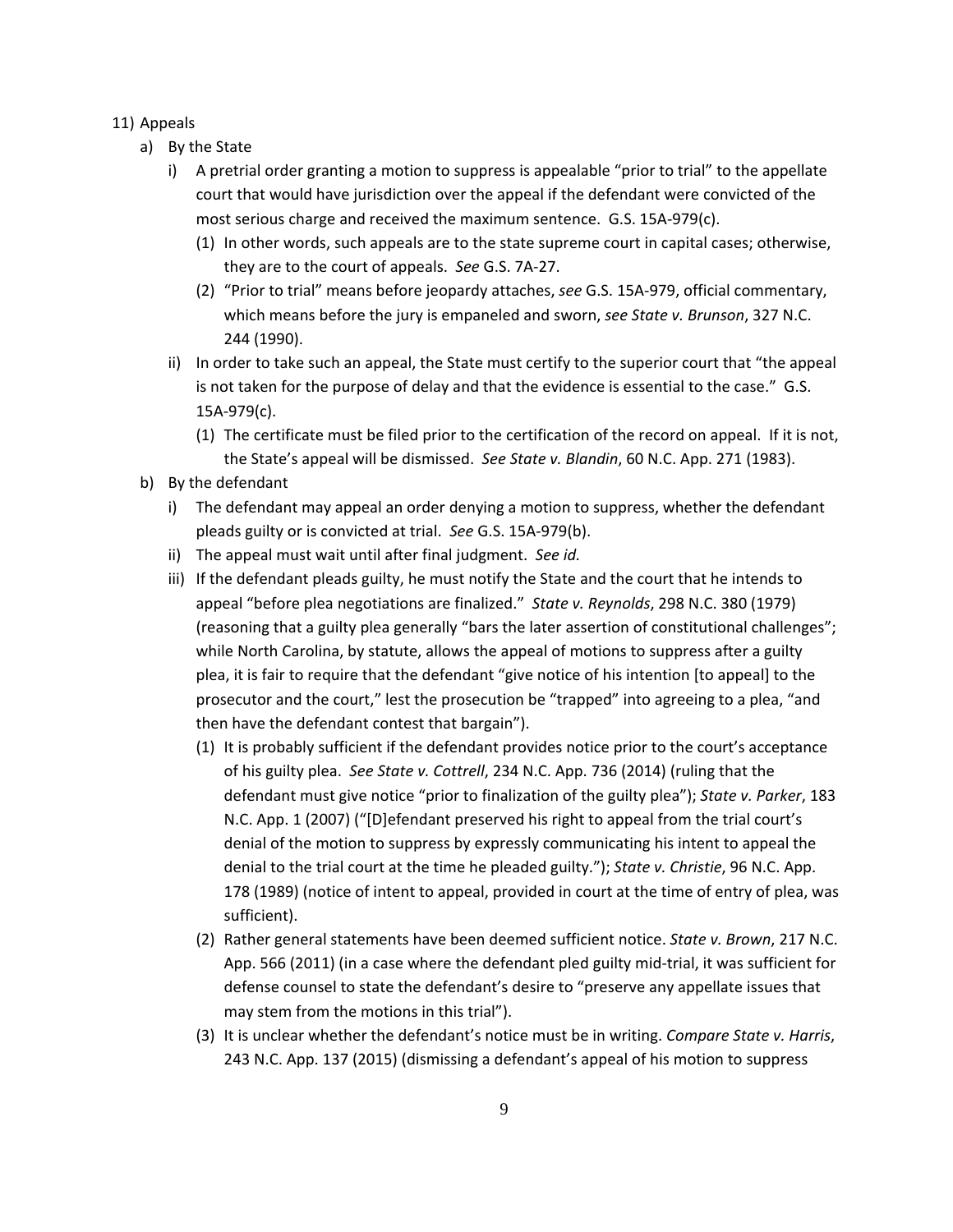because he had failed to "file" notice of intent to appeal), *with State v. Christie*, 96 N.C. App. 178 (1989) (denying a motion to dismiss a defendant's appear because the defendant provided sufficient "verbal notice [of his intent to appeal]. . . in open court")*, and State v. Washington*, 228 N.C. App. 139 (2013) (unpublished) (finding that a defendant "provided proper notice of his intent to appeal" when his attorney mentioned the defendant's intention in open court).

- iv) If the defendant proceeds to trial, no special notice is required. *Cf. State v. McDougald*, 181 N.C. App. 41 (2007), *rev'd in part*, 362 N.C. 224 (2008) (the court of appeals ruled that the defendant, who was convicted at trial of one count and subsequently pled guilty to two related counts, could not appeal the denial of his suppression motion because, *inter alia*, he failed to notify the State and the court in connection with his guilty plea that he intended to appeal the ruling; the state supreme court reversed, concluding that the procedural grounds on which the court of appeals relied were meritless; the State confessed error before the supreme court); *State v. Grogan*, 40 N.C. App. 371 (1979) (considering appeal of motion to suppress after defendant was convicted at trial; no indication that the defendant had given any notice other than a standard notice of appeal).
	- (1) As noted above, the defendant must also renew his objection to the evidence when it is introduced, or he will be deemed by the appellate courts to have waived his motion to suppress. *See*, *e.g.*, *State v. Golphin*, 352 N.C. 364 (2000).

#### 12) Special procedural issues

- a) **Use of suppressed evidence for impeachment.** Depending on the basis for suppression, some suppressed evidence may not be used for any purpose, while other suppressed evidence may be used to impeach the defendant if he testifies. *Compare*, *e.g.*, *Mincey v. Arizona*, 437 U.S. 385 (1978) (involuntary statements may not be used for any purpose), *with*, *e.g.*, *Kansas v. Ventris*, 556 U.S. 586 (2009) (statements obtained in violation of the Sixth Amendment right to counsel may be used for impeachment, so long as they are voluntary); *United States v. Havens*, 446 U.S. 620 (1980) (evidence suppressed in response to a Fourth Amendment violation may be used for impeachment; in this case, a t-shirt with interior pockets used for drug smuggling, which was illegally seized from the defendant, was properly introduced to impeach the defendant's denial of involvement in making such a shirt). *Harris v. New York*, 401 U.S. 222 (1971) (same, as to statements obtained in violation of *Miranda*).
- b) **Use of defendant's suppression hearing testimony at trial.** If the defendant testifies at a hearing on a motion to suppress, the State may not use that testimony in its case in chief at trial, but may use it to impeach the defendant if he elects to testify. *See Simmons v. United States*, 390 U.S. 377 (1968); *State v. Bracey*, 303 N.C. 112 (1981). Remember that if the defendant testifies at a hearing on a motion to suppress, cross‐examination should be limited to matters relevant to the motion, not other issues in the case. Rule 104(a).
- c) **Effect of district court proceedings in misdemeanor appeals.** Neither the denial of a motion to suppress in district court, nor failure to file such a motion, nor even a defendant's guilty plea in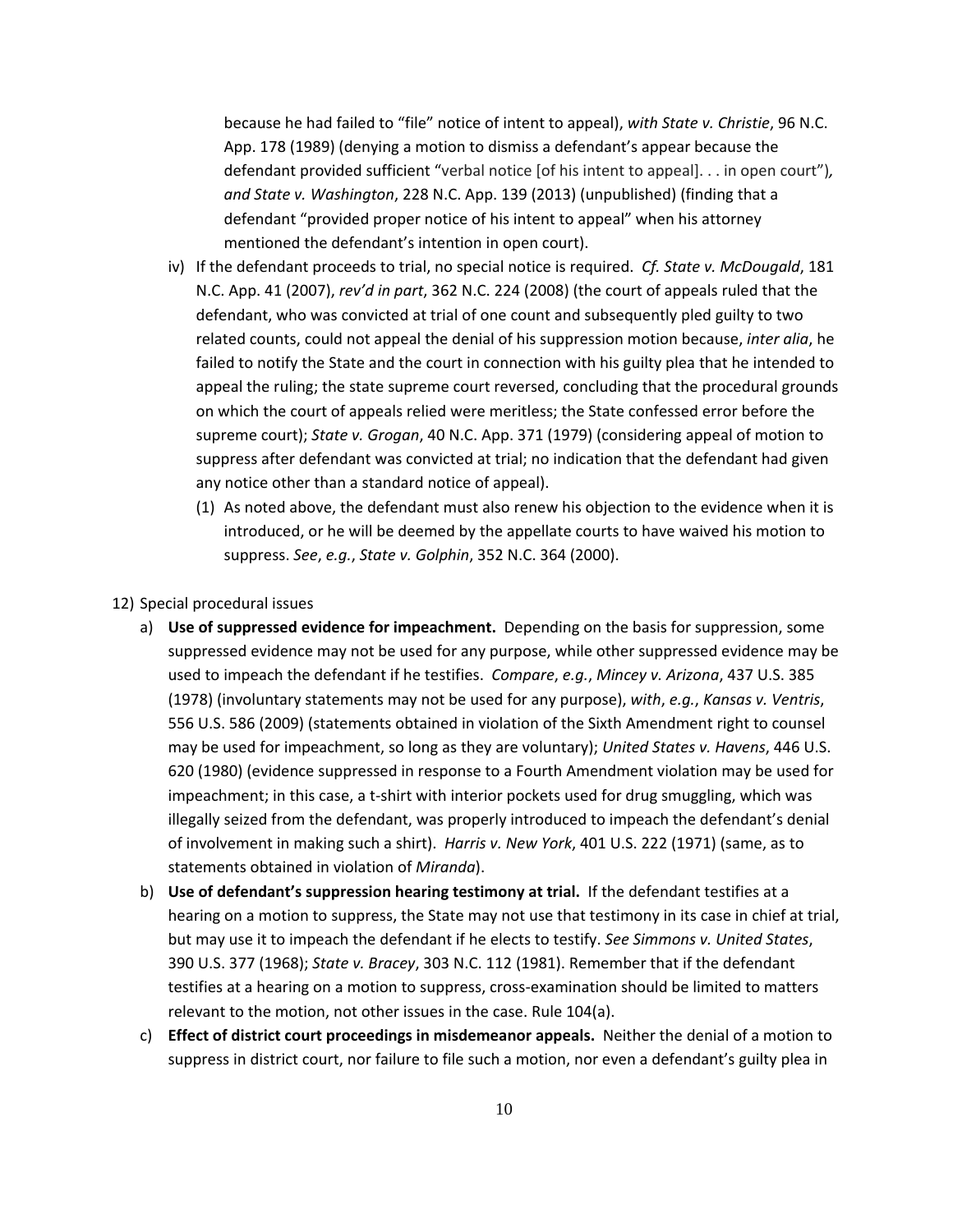district court, precludes a defendant from filing a motion to suppress in superior court. *See* 15A‐ 953 (motions in superior court not "prejudiced by any ruling upon, or a failure to make timely motion on, the subject in district court"); G.S. 15A-979, official commentary (guilty plea in district court does not preclude motion to suppress in superior court).

- d) **Appeals of "preliminary determinations" by district court judges in DWI cases.** In DWI cases in district court, defendants must move to suppress before trial. If the district court judge is inclined to grant the motion, he must make a "preliminary determination" of the motion, which the State may appeal to superior court. G.S. 20‐38.6, 20‐38.7. Review is *de novo* if there are disputed facts.
- e) **One judge overruling another.** When one judge rules on a motion to suppress pretrial, another judge, presiding over the trial, may not reverse that ruling unless additional facts come to light that bear on the disposition of the motion. *See generally* Michael Crowell, *One Trial Judge Overruling Another*, Administration of Justice Bulletin 2008/02.
- f) *Franks* **hearings.** A defendant may assert that a search warrant was invalid because the applicant gave false information to the issuing official. *See generally Franks v. Delaware*, 438 U.S. 154 (1978); G.S. 15A‐978. Although it is not clear from the statute, before a hearing is required on such a claim, the defendant must make a substantial preliminary showing that the application contained intentional or reckless material falsehoods. *See*, *e.g.*, *State v. Pelham*, 164 N.C. App. 70 (2004).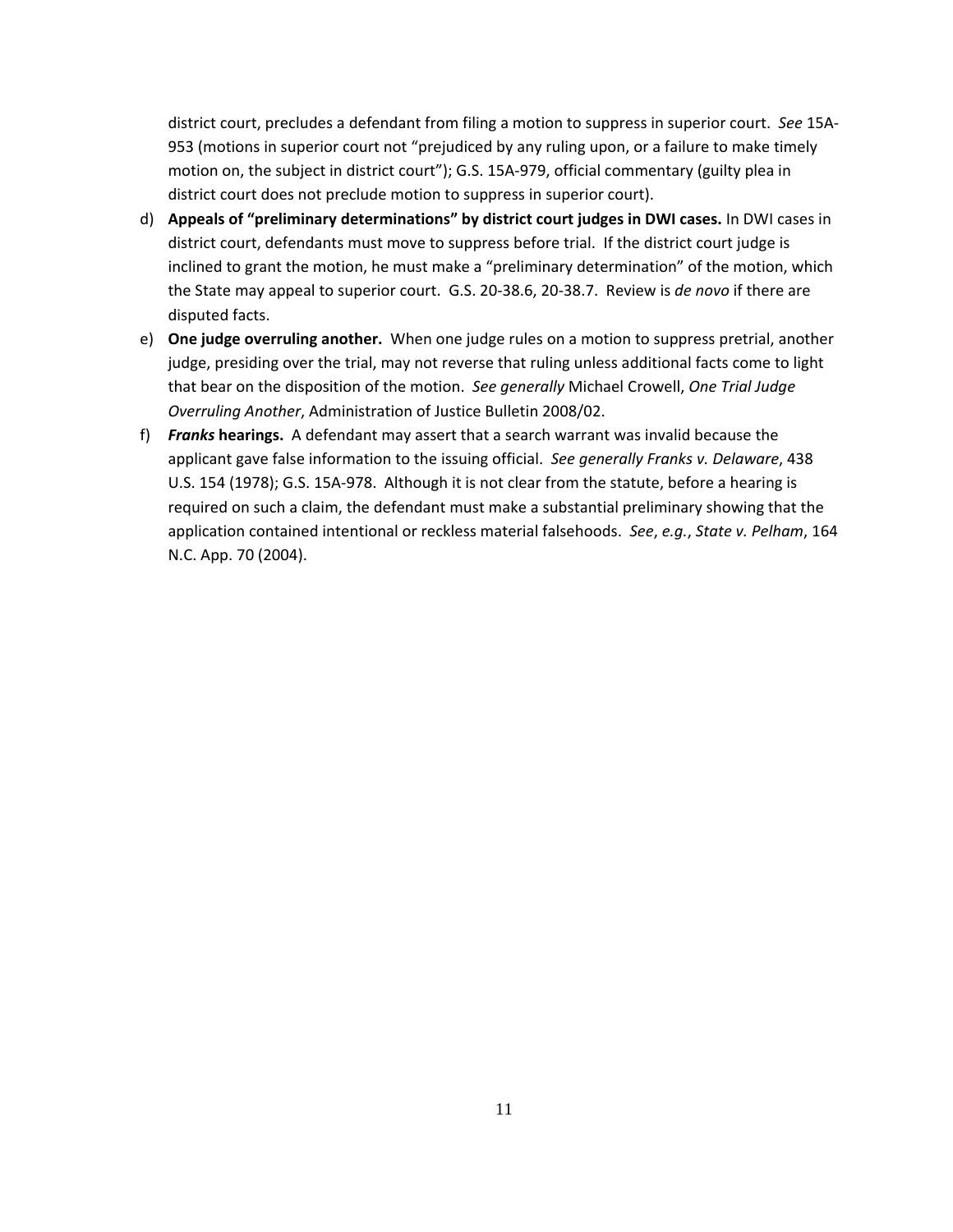#### Article 53.

#### Motion to Suppress Evidence.

#### § 15A-971. Definitions.

As used in this Article the following definitions apply unless the context clearly requires otherwise:

- (1) Evidence. When referring to matter in the possession of or available to a prosecutor, any tangible property or potential testimony which may be offered in evidence in a criminal action.
- (2) Potential Testimony. Information or factual knowledge of a person who is or may be available as a witness. (1973, c. 1286, s. 1; 1975, c. 166, s. 27.)

#### § 15A-972. Motion to suppress evidence before trial in superior court in general.

When an indictment has been returned or an information has been filed in the superior court, or a defendant has been bound over for trial in superior court, a defendant who is aggrieved may move to suppress evidence in accordance with the terms of this Article. (1973, c. 1286, s. 1.)

#### § 15A-973. Motion to suppress evidence in district court.

In misdemeanor prosecutions in the district court, motions to suppress evidence should ordinarily be made during the course of the trial. A motion to suppress may be made prior to trial. With the consent of the prosecutor and the district court judge, the motion may be heard prior to trial. (1973, c. 1286, s. 1; 1975, c. 166, s. 27.)

#### § 15A-974. Exclusion or suppression of unlawfully obtained evidence.

- (a) Upon timely motion, evidence must be suppressed if:
	- (1) Its exclusion is required by the Constitution of the United States or the Constitution of the State of North Carolina; or
	- (2) It is obtained as a result of a substantial violation of the provisions of this Chapter. In determining whether a violation is substantial, the court must consider all the circumstances, including:
		- a. The importance of the particular interest violated;
		- b. The extent of the deviation from lawful conduct;
		- c. The extent to which the violation was willful;
		- d. The extent to which exclusion will tend to deter future violations of this Chapter.

Evidence shall not be suppressed under this subdivision if the person committing the violation of the provision or provisions under this Chapter acted under the objectively reasonable, good faith belief that the actions were lawful.

(b) The court, in making a determination whether or not evidence shall be suppressed under this section, shall make findings of fact and conclusions of law which shall be included in the record, pursuant to G.S. 15A-977(f). (1973, c. 1286, s. 1; 2011-6, s. 1.)

## § 15A-975. Motion to suppress evidence in superior court prior to trial and during trial.

(a) In superior court, the defendant may move to suppress evidence only prior to trial unless the defendant did not have reasonable opportunity to make the motion before trial or unless a motion to suppress is allowed during trial under subsection (b) or (c).

(b) A motion to suppress may be made for the first time during trial when the State has failed to notify the defendant's counsel or, if he has none, the defendant, sooner than 20 working days before trial, of its intention to use the evidence, and the evidence is:

- (1) Evidence of a statement made by a defendant;
- (2) Evidence obtained by virtue of a search without a search warrant; or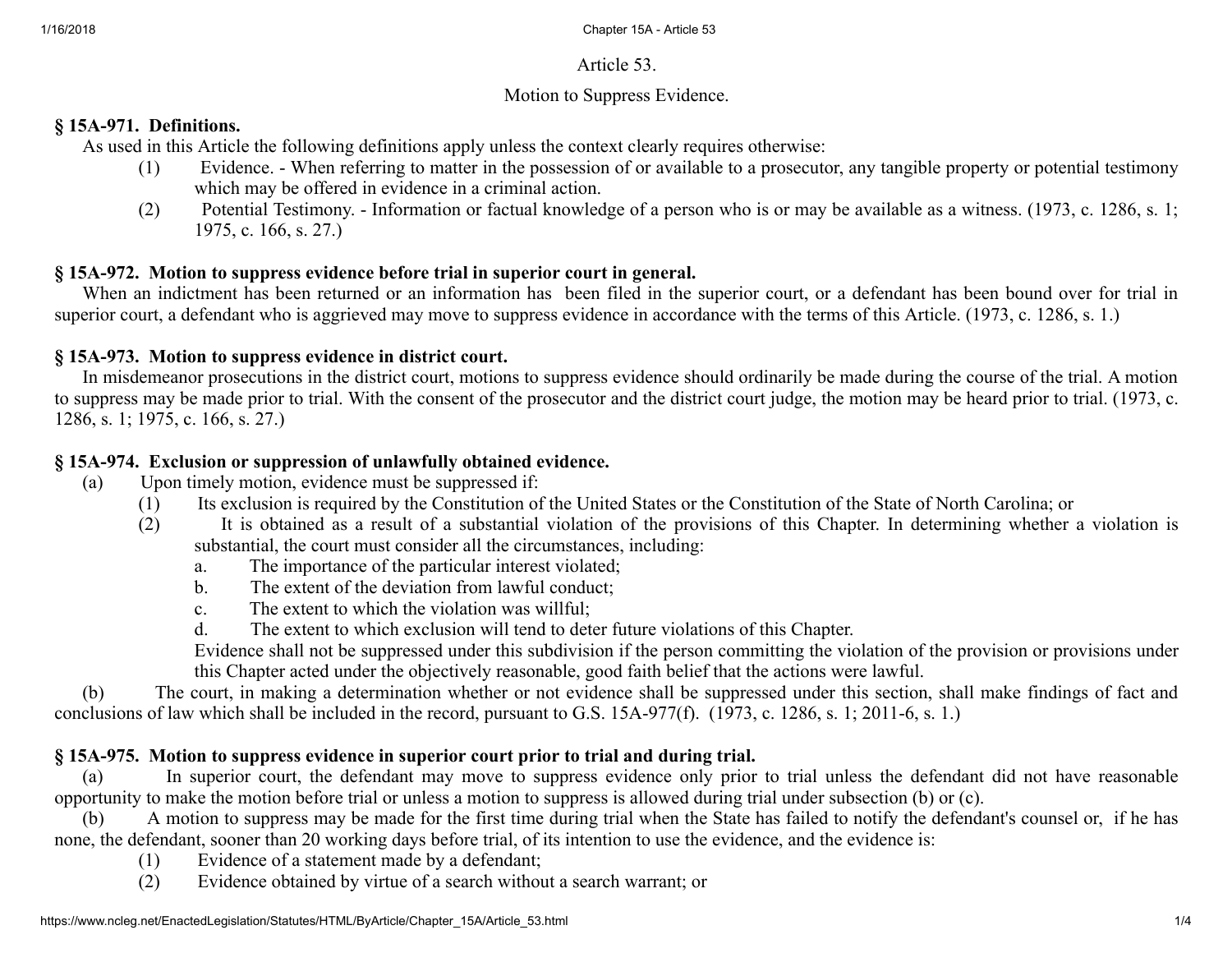#### 1/16/2018 Chapter 15A - Article 53

(3) Evidence obtained as a result of search with a search warrant when the defendant was not present at the time of the execution of the search warrant.

(c) If, after a pretrial determination and denial of the motion, the judge is satisfied, upon a showing by the defendant, that additional pertinent facts have been discovered by the defendant which he could not have discovered with reasonable diligence before the determination of the motion, he may permit the defendant to renew the motion before the trial or, if not possible because of the time of discovery of alleged new facts, during trial.

When a misdemeanor is appealed by the defendant for trial de novo in superior court, the State need not give the notice required by this section. (1973, c. 1286, s. 1.)

#### § 15A-976. Timing of pretrial suppression motion and hearing.

(a) A motion to suppress evidence in superior court may be made at any time prior to trial except as provided in subsection (b).

(b) If the State gives notice not later than 20 working days before trial of its intention to use evidence and if the evidence is of a type listed in G.S. 15A-975(b), the defendant may move to suppress the evidence only if its motion is made not later than 10 working days following receipt of the notice from the State.

(c) When the motion is made before trial, the judge in his discretion may hear the motion before trial, on the date set for arraignment, on the date set for trial before a jury is impaneled, or during trial. He may rule on the motion before trial or reserve judgment until trial. (1973, c. 1286, s. 1.)

#### § 15A-977. Motion to suppress evidence in superior court; procedure.

(a) A motion to suppress evidence in superior court made before trial must be in writing and a copy of the motion must be served upon the State. The motion must state the grounds upon which it is made. The motion must be accompanied by an affidavit containing facts supporting the motion. The affidavit may be based upon personal knowledge, or upon information and belief, if the source of the information and the basis for the belief are stated. The State may file an answer denying or admitting any of the allegations. A copy of the answer must be served on the defendant's counsel, or on the defendant if he has no counsel.

- (b) The judge must summarily grant the motion to suppress evidence if:
	- (1) The motion complies with the requirements of subsection (a), it states grounds which require exclusion of the evidence, and the State concedes the truth of allegations of fact which support the motion; or
	- (2) The State stipulates that the evidence sought to be suppressed will not be offered in evidence in any criminal action or proceeding against the defendant.
- (c) The judge may summarily deny the motion to suppress evidence if:
	- (1) The motion does not allege a legal basis for the motion; or
	- (2) The affidavit does not as a matter of law support the ground alleged.

(d) If the motion is not determined summarily the judge must make the determination after a hearing and finding of facts. Testimony at the hearing must be under oath.

(e) A motion to suppress made during trial may be made in writing or orally and may be determined in the same manner as when made before trial. The hearing, if held, must be out of the presence of the jury.

(f) The judge must set forth in the record his findings of facts and conclusions of law. (1973, c. 1286, s. 1.)

#### § 15A-978. Motion to suppress evidence in superior court or district court; challenge of probable cause supporting search on grounds of truthfulness; when identity of informant must be disclosed.

(a) A defendant may contest the validity of a search warrant and the admissibility of evidence obtained thereunder by contesting the truthfulness of the testimony showing probable cause for its issuance. The defendant may contest the truthfulness of the testimony by cross-